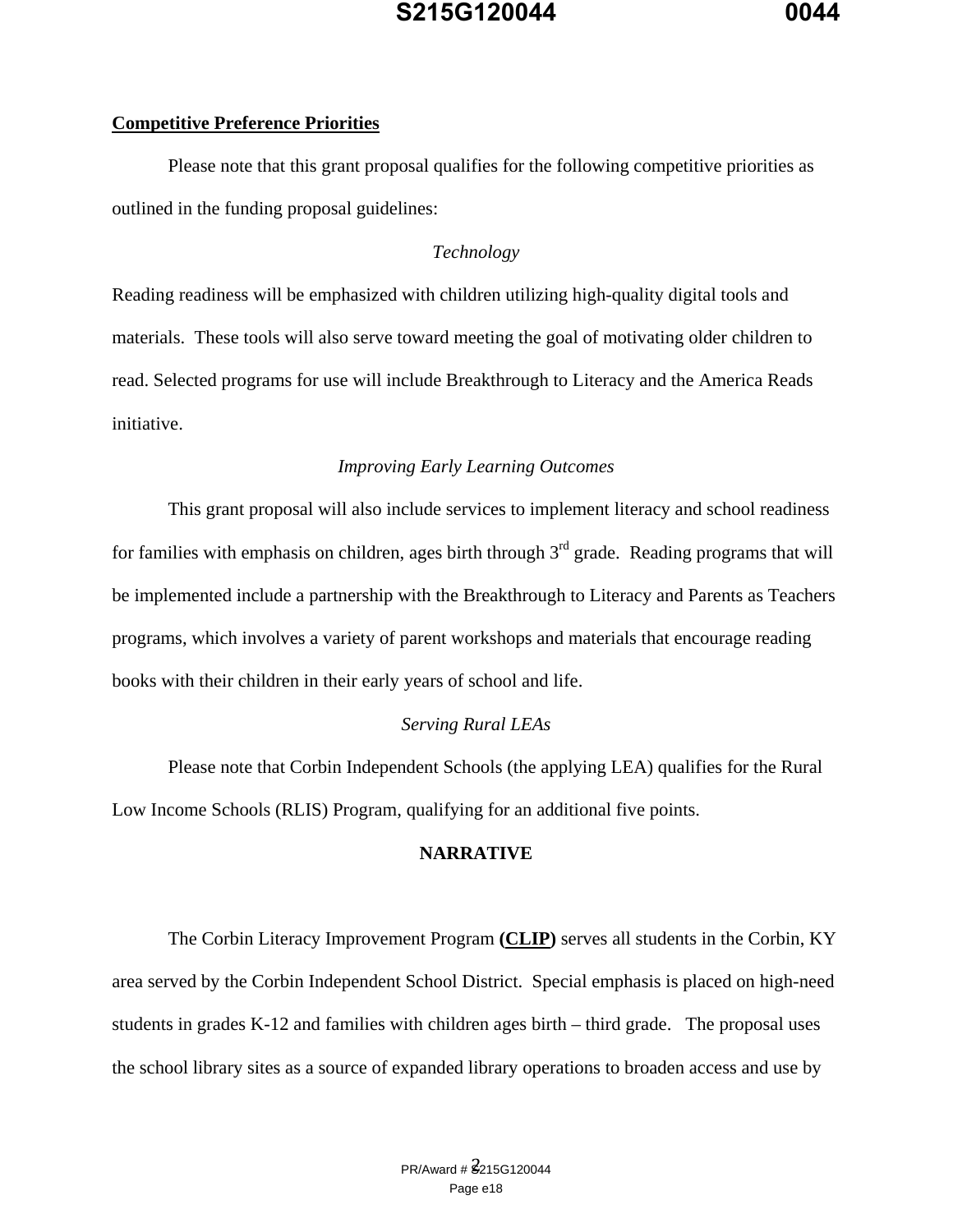children and their families through the use of scientifically/evidence-based programs and services advancing early literacy skills and preparing young children to read, developing and improving students' reading ability to increase achievement, and motivating students to read.

 Over 2,800 students will be served in the CLIP program through the activities to motivate older children to read. This includes approximately 150 students daily through expanded library service hours, and 75 families who will be involved in family literacy activities.

#### **A. Significance**

#### **(i) The extent to which the proposed project will build local capacity to address needs…**

The Corbin Independent School District is applying for this grant to implement services in this region through the following: supporting high-quality, research-based programs that develop and improve literacy skills for children and students from birth through  $12<sup>th</sup>$  grade; supporting family-centered initiatives in promoting early literacy for young children; motivating older children to read; and increasing student achievement by using school libraries, offering high-quality literacy activities and developing programs that distribute free books and high interest reading materials for children and families.

Grant funds will help to acquire up-to-date school library media resources with books and other literacy resources; acquiring advanced technology to enhance information literacy, retrieval and critical thinking skills of students; providing professional development and collaboration for school library media specialists, teachers, and administrators in grades K-12 to continually improve academic standards and technology implementation; and providing literacy services for children and families emphasizing the importance of literacy to break the cycle of undereducation.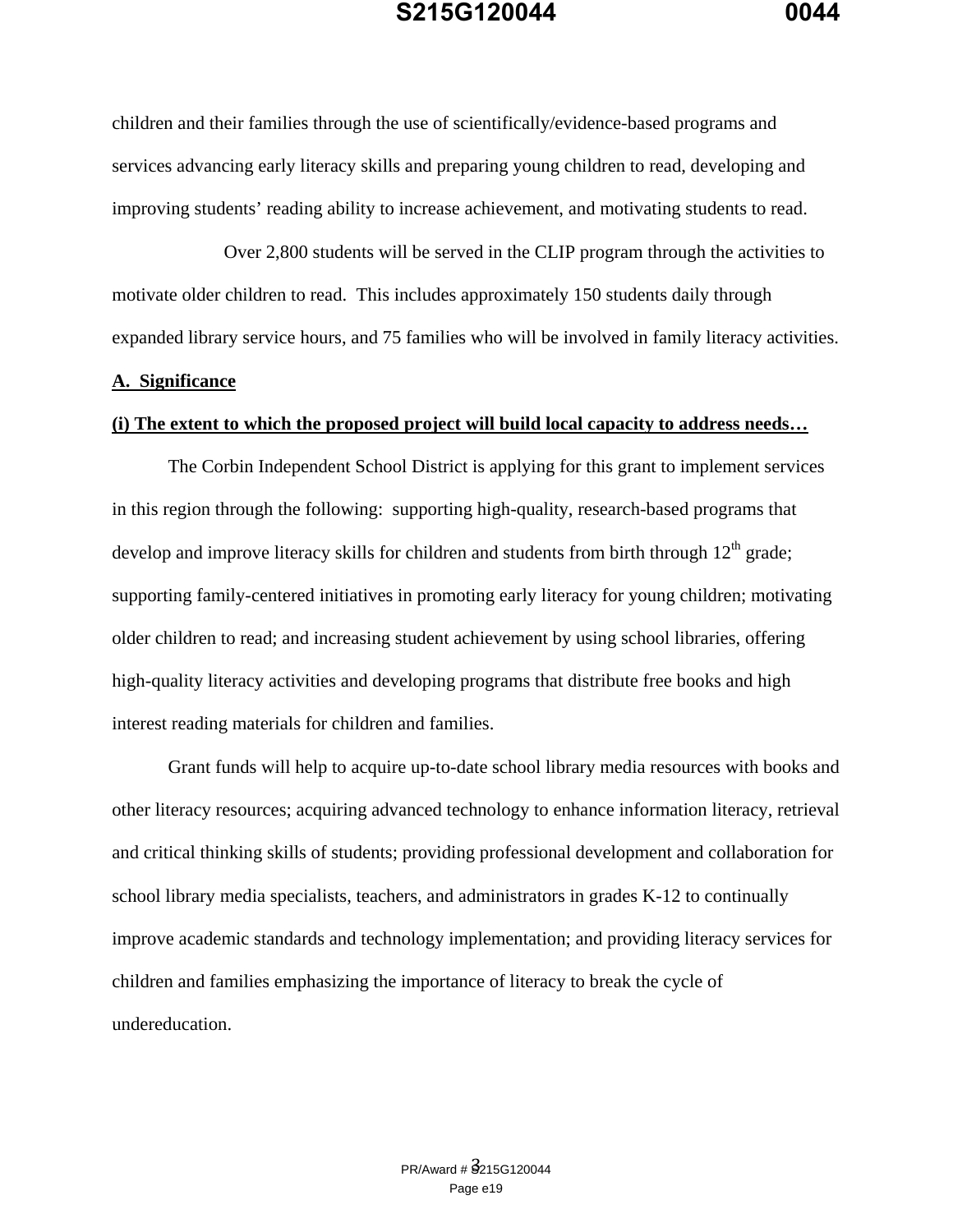Corbin is the largest town in rural southeastern Kentucky, maintaining a centralized population of 10,146, with smaller surrounding communities totaling over 30,000. This tricounty community serves a population of 29.67 percent living below poverty level within the core city, and 37.9 percent below poverty just outside city limits.

52% of the households have less than a high school diploma in Whitley County which encompasses the largest geographic portion of this city. A population of 6,318 has less than a ninth grade education. 4,528 families have a household income of less than . The graduation rate for this area is 68.7%, compared to the 81.5% state average. 27.9% of households are single parent (average for the entire tri-county area).

 As stated, over 52% of the targeted adults in this area have less than a high school diploma. Within these numbers, the Annie E. Casey Foundation's Kentucky Kids Count data shows that 33% of the mothers who gave birth as recently 2007 did not have a diploma. In addition, the data gives a very negative 91 rating of births per 1,000 girls ages 15-19—ranked third worst in the state).

 While limited English proficiency ranks lower in Corbin than in most areas of Kentucky (1.1% speak Spanish, .6% speak Indo-European), this is an ever growing population with an increase of migrant workers coming to the agricultural part of this region. The unemployment rate is at 6.6%, compared to 5.2% for Kentucky in general (state data records).

The Corbin Independent School System has an enrollment of 2,800 students from preschool through grade twelve in the 2011-12 school year. Unlike neighboring schools, Corbin Independent has increased its enrollment over the past four years, adding over 700 students, thereby creating educational hardships with reduced state funding. The **targeted population** for this grant proposal includes all students in the Corbin school district with special programs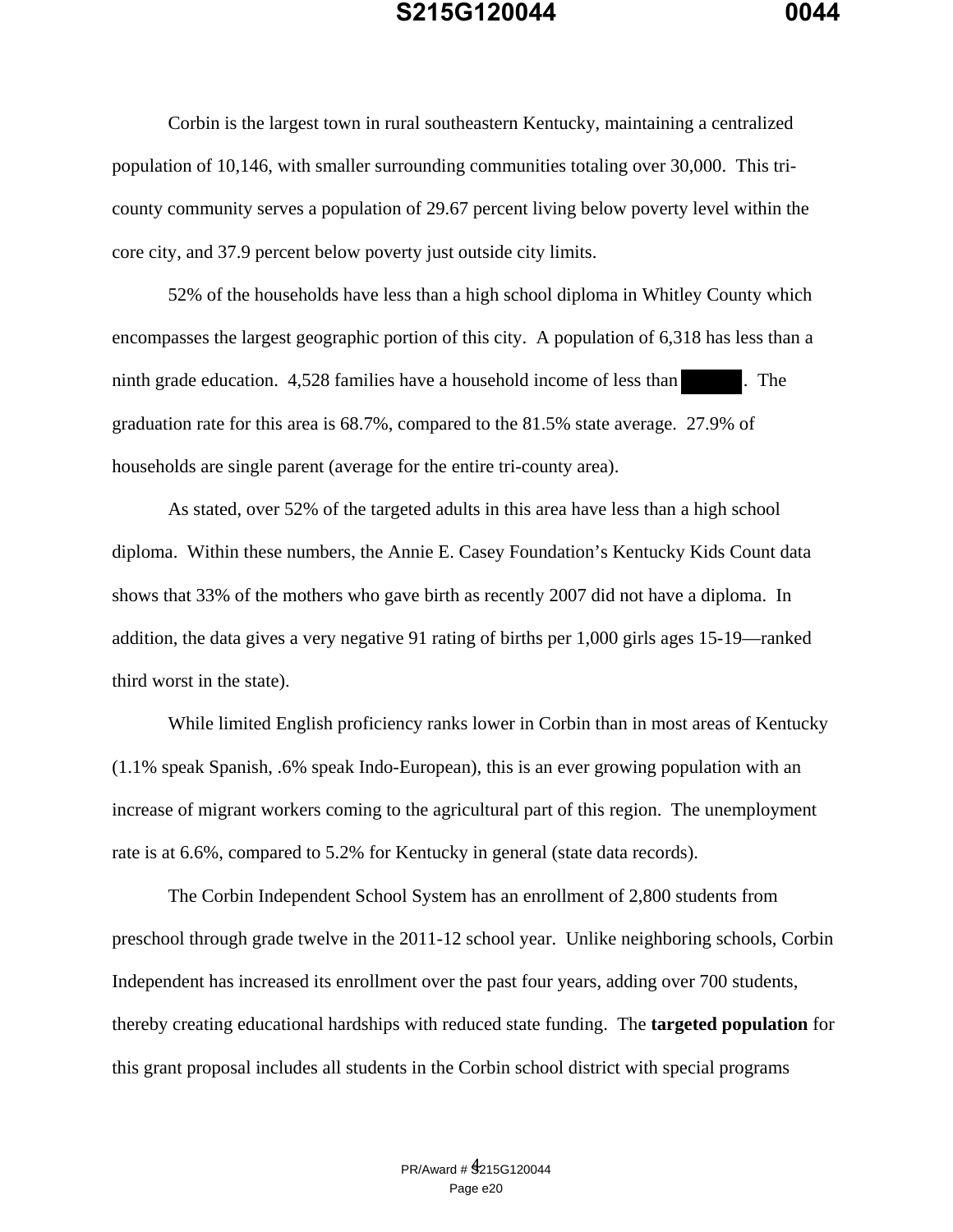targeting high-need students, children, and their families who live in poverty, who are English learners, and who are far below grade level.

#### **(ii) The extent to which the proposed project involves promising new strategies.**

 This proposal will target the main school library sites with greatest need in the Corbin Independent School District that will serve the community with expanded library operations, helping to broaden the use by children and their families and provide scientifically/evidencebased programs and services advancing literacy skills.

| <b>Indicator</b>                     | <b>Numbers</b> |
|--------------------------------------|----------------|
| # of Holdings                        | 19,959         |
| <b>Average Age of Books</b>          | 1995           |
| Enrollment                           | 1,779          |
| <b>Books per Student</b>             | 11.22          |
| Age of Computers/Technology          | 6 years old    |
| Media Specialists                    | 2.5            |
| Avg. Age of Literature Collection    | 1993           |
| Avg. Age of Tech Resource Collection | 1997           |
| Average Age of Geography and History | 1994           |

The following chart contains an analysis of data for the library sites:

As identified by the International Readers Association, the ratio of book collections should be 15:1 per student, whereas the Corbin collections are well below this level. Funds from this grant will go toward meeting the standard. A recent exponential increase in the number of students in the school district has created a situation whereby demand for resources is great, yet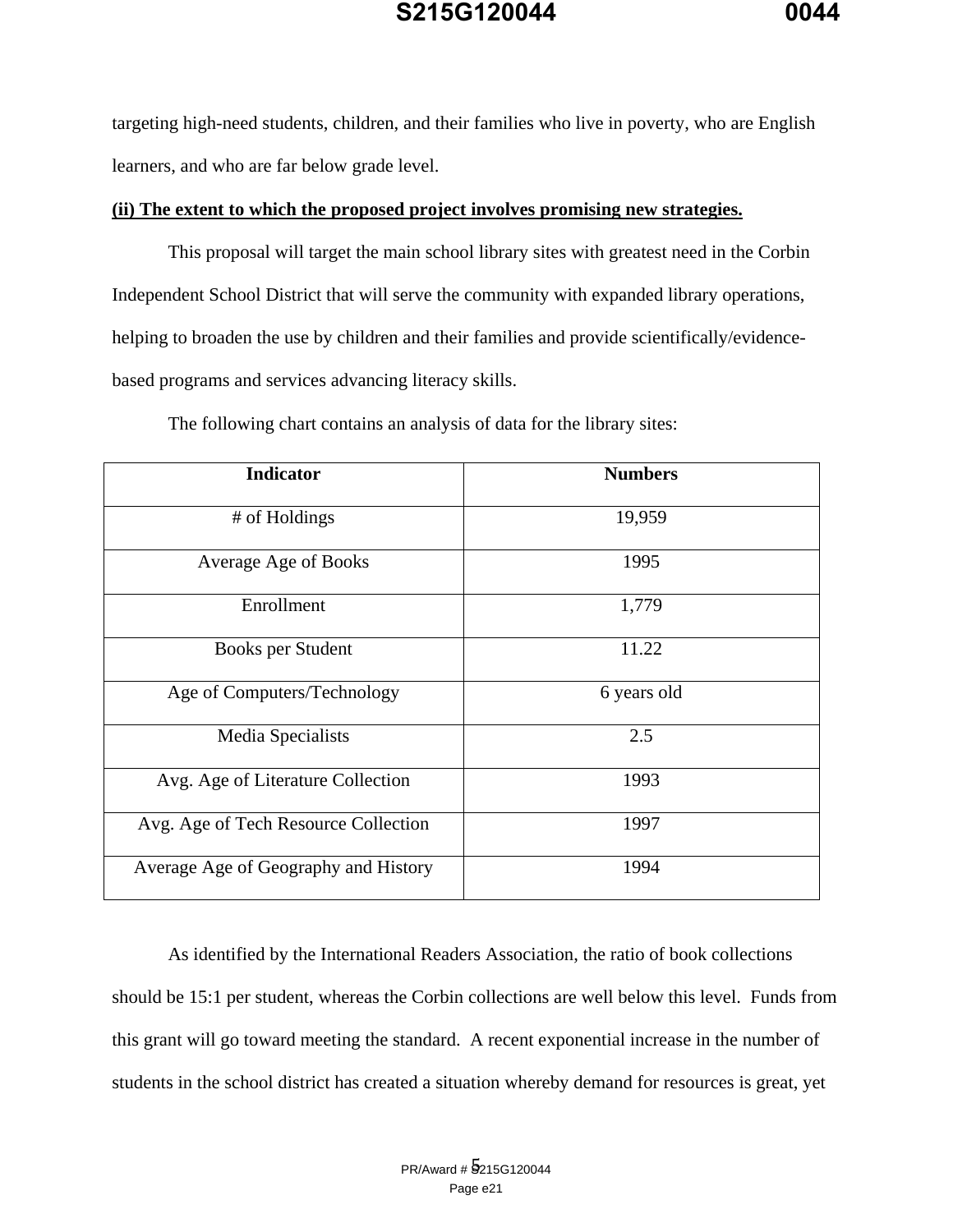school libraries cannot maintain supply. The library media specialists are unable to participate in training specifically aimed to enhance the school library services and activities for the integration of technology due to funding cuts.

 In recent standardized state and national assessments of reading, 40% of primary students are reading below the  $50<sup>th</sup>$  percentile on the Scholastic Reading Inventory, with 40% of upper elementary/middle students reading below that benchmark. At the high school level, 32.6% are classified below average on the Northwest Evaluation Association Measures of Academic Progress. This serves as baseline and benchmark data for the purposes of monitoring the project objective of improving student literacy.

 The design for CLIP project activities that provide direct services to students is based on the research study/meta-analysis by Lauer, et al 2004 focusing on out-of-school time (OST) programs. The authors suggest that "policy makers and practitioners should consider the use of OST strategies as potentially effective ways of providing students with instruction and related experiences that can help them advance their reading achievement. The research demonstrates that such programs can have substantial impact in reading for low achieving and at-risk students when primary strategies include the use of tutoring and individual instruction combined with interventions that focus on social and behavioral skills, quality staff, and environments that are appealing to students. The CLIP plan builds on this research by providing programs through the expanded library service hours in an OST setting. Daily individual tutoring and instruction are offered along with social and behavioral skills during enrichment classes. Quality staff will deliver services, and the use of the school libraries will create a welcoming environment different from a traditional classroom setting. Details of the activities and plan are outlined in a later section under *Quality of the Project Design*.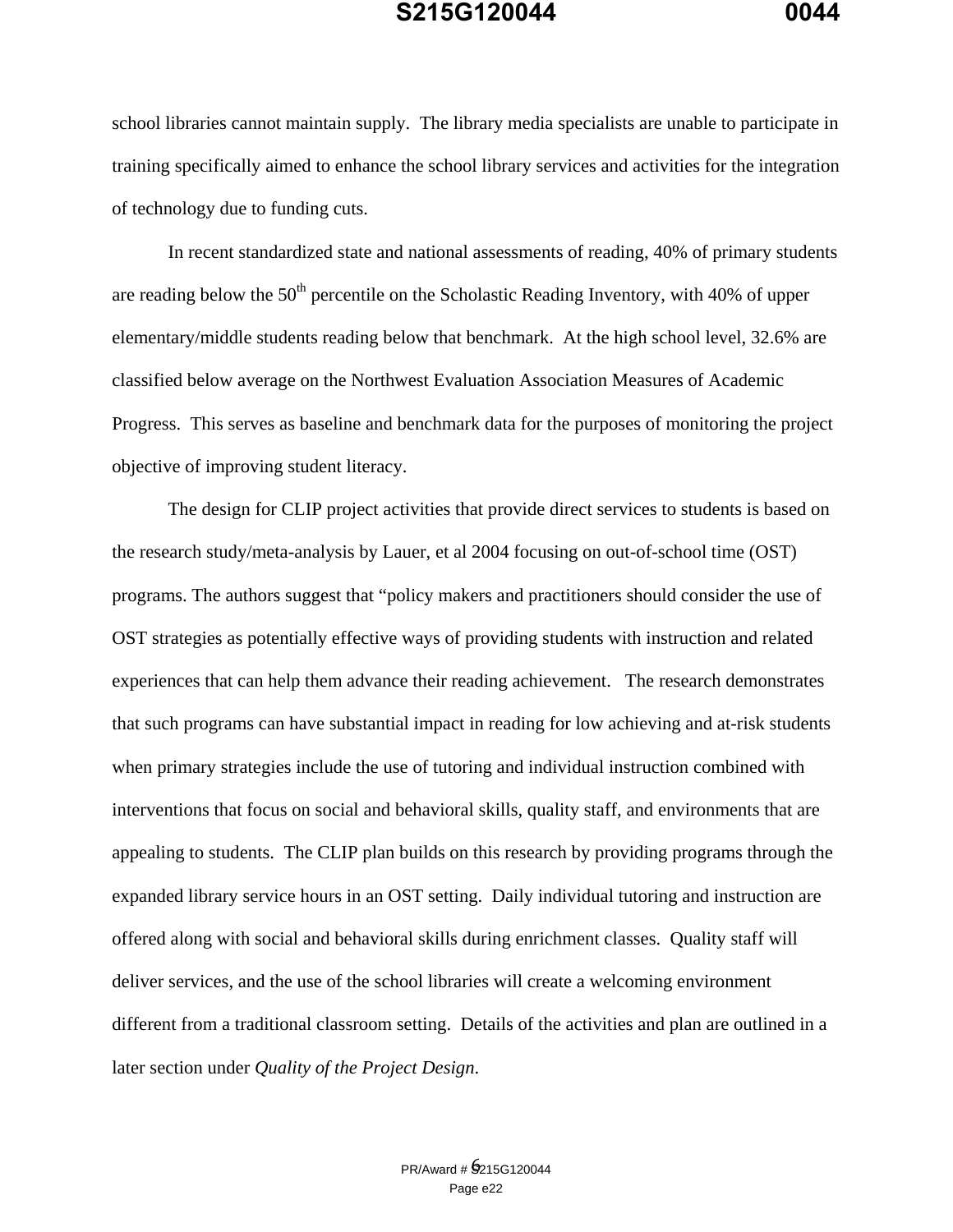The literacy programs that will be offered in this program will be based on a high – interest, interdisciplinary model, and are research-based. The components will target core subject areas and literacy skill building in the areas of math, literature, science, technology, media and arts/humanities, integrated with reading for the goal of increasing student achievement. Enrichment programs will be provided through research-based curricula, emphasizing hands-on activities such as video production and reader's theater.

 A unique and valued element of these school library initiatives will include the family involvement literacy module, providing quality, research-based reading activities for students and their families. Besides increasing parental involvement, the targeted school library sites will serve as intergenerational hubs to promote and advance literacy skills. This region of Kentucky has an immense population of parents who dropped out of high school. This has a direct impact on the literacy levels among their children and creates a deficit model from generation to generation. With the family involvement literacy model, reading and advanced learning services will be coordinated with the Corbin Family Resource Center, helping to provide literacy activities that will promote reading with use of the library on a regular basis and parent education for early literacy. The Family Resource Center is a community-based agency that serves as a liaison and resource program between schools and families. Its employees work in the school buildings (offices are housed at each school) and has been in existence for more than 20 years.

 All programs and services provided through this program will consist of scientifically evidence-based activities, meeting the principles of effectiveness and GPRA measures. The principles of effectiveness will be met by providing programs based upon surveys and needs assessment data conducted with students, parents, school staff and community members.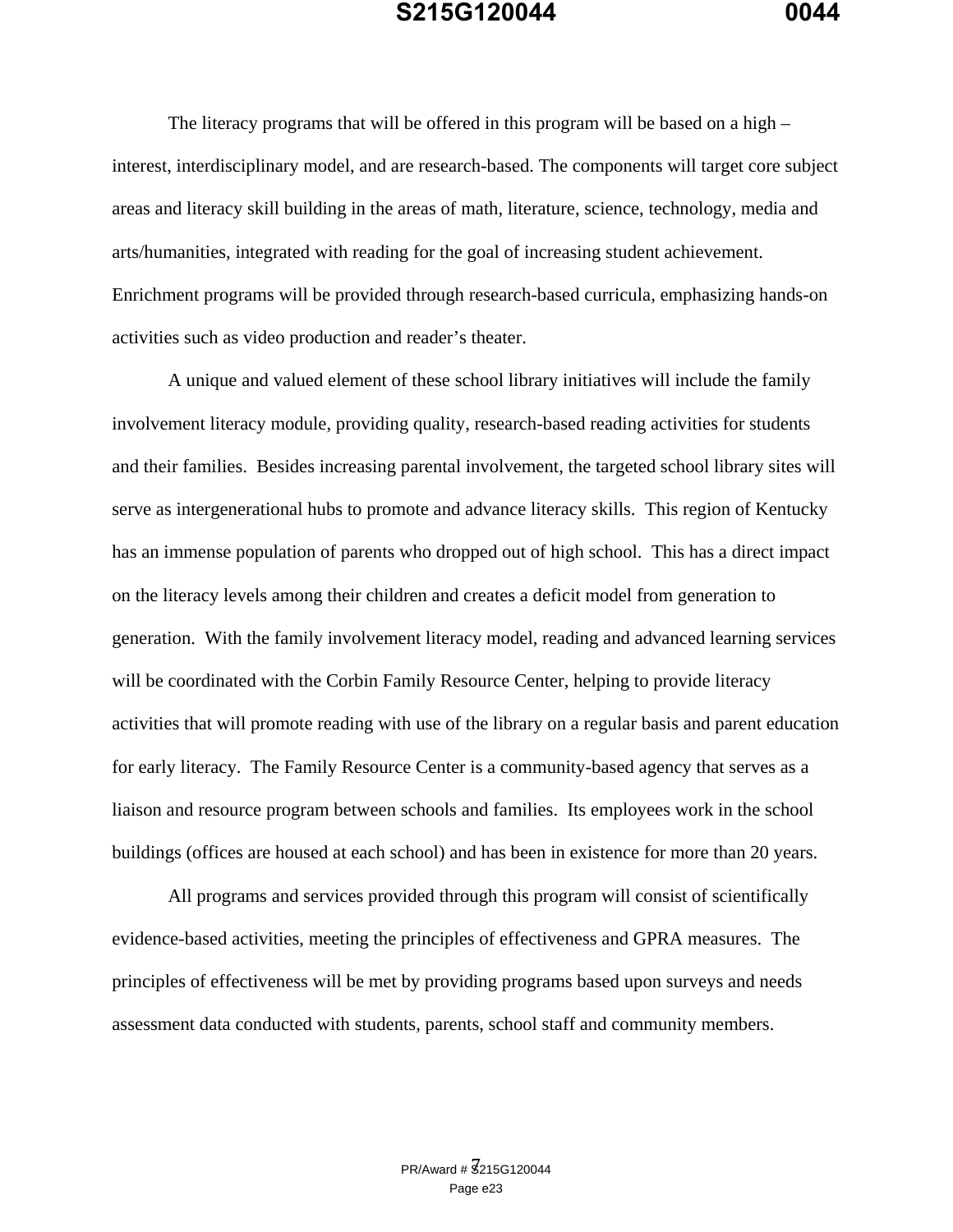Performance measures will be established with all services to ensure that each activity provides a productive and worthwhile experience to demonstrate academic progress among the participants.

#### **(b) Quality of the Project Design**

#### **(i) Goals, Objectives and Outcomes to be Achieved…**

The goals, objectives, and outcomes for the Corbin Literacy Improvement Program are as follows:

# **Goal 1: Increased achievement in core content areas will be gained through developing and improving children's literacy skills for participating students.**

Obj. By 2013, the percentage of participants who meet or exceed proficiency will

1.1 improve in reading/language arts and other content areas on state assessments.

*Expected Outcome: By 2013, the number of students scoring at the novice or apprentice level on state assessments in grades, 3, 8, and high school will decrease by 50%.* 

**Goal 2: Older children will be motivated to read by increasing the availability of** 

**high-interest reading selections and offering high-quality literacy activities aligned** 

**with district, state, and national standards during expanded library service hours.** 

Obj. By 2013, daily attendance and circulation counts for each site will demonstrate

2.1 increased student use of the library and its collections.

*Expected Outcome: By October 2013, Follett Destiny reports will demonstrate a 25%* 

*increase in library visits and the number of titles checked out by students during the* 

*grant period. Aligned curriculum documents will be developed between the school* 

*library media specialists, teachers and administrators to align with standards.* 

**Goal 3: Early literacy for young children and families will be promoted through family literacy and parent involvement activities.**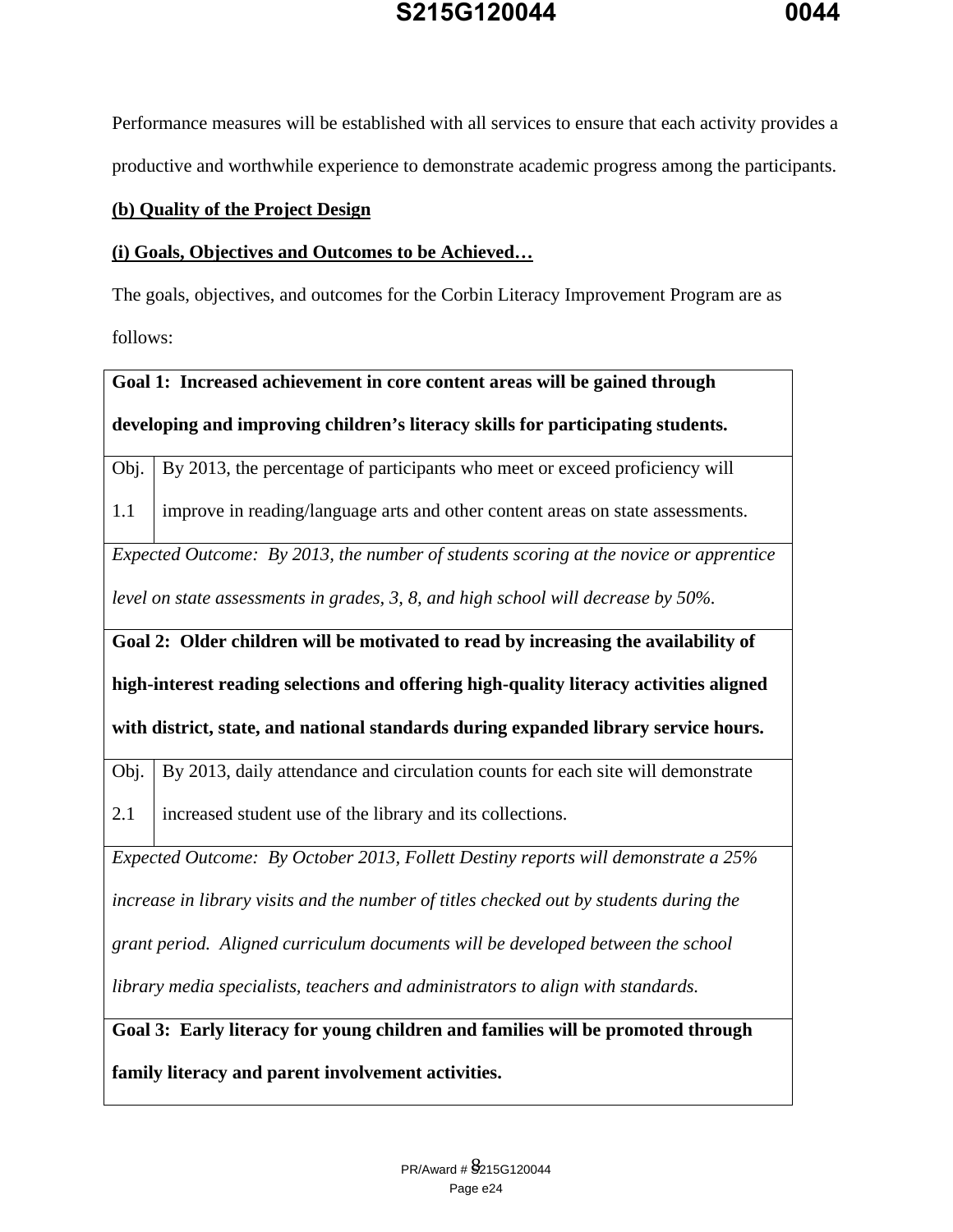| Obj. | By 2013, 100% of 4-year-old participants scoring below the $50th$ percentile will |
|------|-----------------------------------------------------------------------------------|
| 3.1  | show a minimum of 10% increase on the Teacher Rating of Oral Language and         |
|      | Literacy (TROLL).                                                                 |
| Obj. | By 2013, parent involvement will increase by a minimum of 30% as measured by      |
| 3.2  | monthly counts at each site.                                                      |

*Expected Outcomes: 100% of 4-year-old participants will achieve significant gains in oral language skills. Parent participation in library activities will increase by 30%.* 

#### **(ii) Coordination with Similar Efforts with Community, State and Federal Resouces…**

 This applicant has developed relationships with existing federal, state and local programs, helping to provide services and activities for children in the community. Representatives from each partnership serve on an advisory council/coalition that helps develop opportunities and programs to best serve student participants and their families. Broad-based involvement and coordination for this project has included all school library media specialists; district curriculum specialists; representatives from student, parent, community, local government and business sectors; school principals; family resource center coordinators; technology specialists; and experienced family literacy program directors.

 The school district's own board supports the initiatives of this program, and the superintendent serves as one of the members on the advisory council. Federal partnerships include aligning program activities with the United States Department of Education, Kentucky Department of Education and all Title programs (Title I, professional development, technology, etc.), IDEA (special needs) and food service program (assisting with the proposed Super Saturday and summer programs).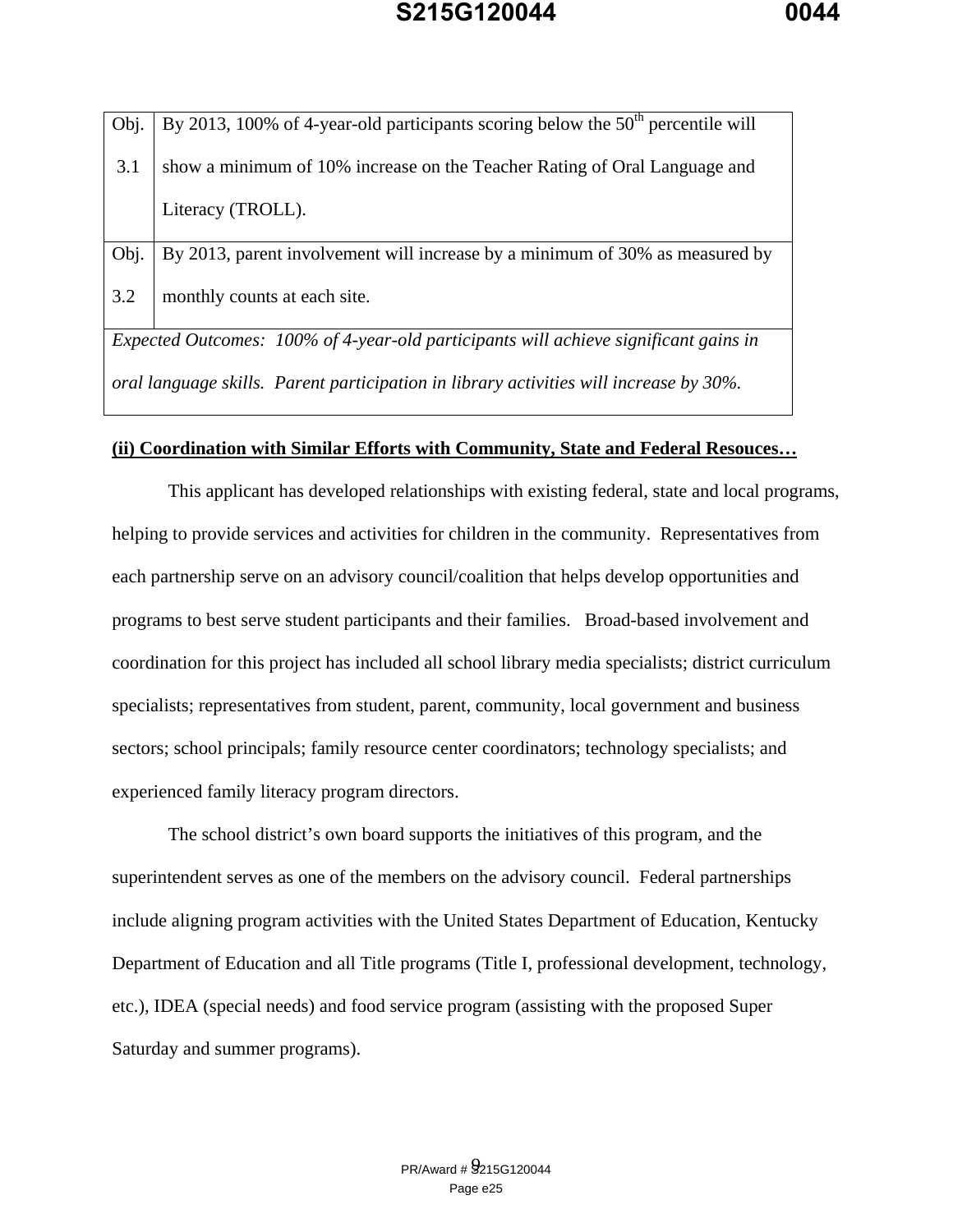A primary state partnership is working with the Family Resource and Youth Services Center Programs (both locally and statewide), helping to provide linkages between the home, parental involvement and school.

Please refer to the Letters of Support attachments for further documentation.

#### **(iii) Project is Part of a Comprehensive Effort to Improve Teaching/Learning…**

 Funds from this grant will be used to implement the following comprehensive activities to support rigorous academic standards for students:

 1) **Motivating older children to read** by expanding and acquiring up-to-date school library media resources aligned with state and national academic standards; funds will be used to purchase new books to modernize categories which are out-of-date. Such categories as technology, science, geography and literature collections are examples of subject areas that need to be supplied with current titles and aligned with current curriculum. Other resources include providing audio book collections and services to assist students with disabilities and English Language Learners (ELL), as well as providing more literature that is gender and culture specific. E-books will also be made available for student use and checkout on both devices borrowed from the school library and owned by the student (when available.)

 2) **Developing and improving reading skills and academic performance** will be enhanced in two ways: by acquiring and using advanced technology to develop/improve students' skills and providing services outside the school day through additional tutoring, remediation, and literacy activities. Funds will be used to purchase digital e-readers that can be checked out to students. These devices will also allow more students to access school-based software used for instruction during times outside the regular school day. Digital books and magazines will be purchased, creating a wide system of access for students. Contracted services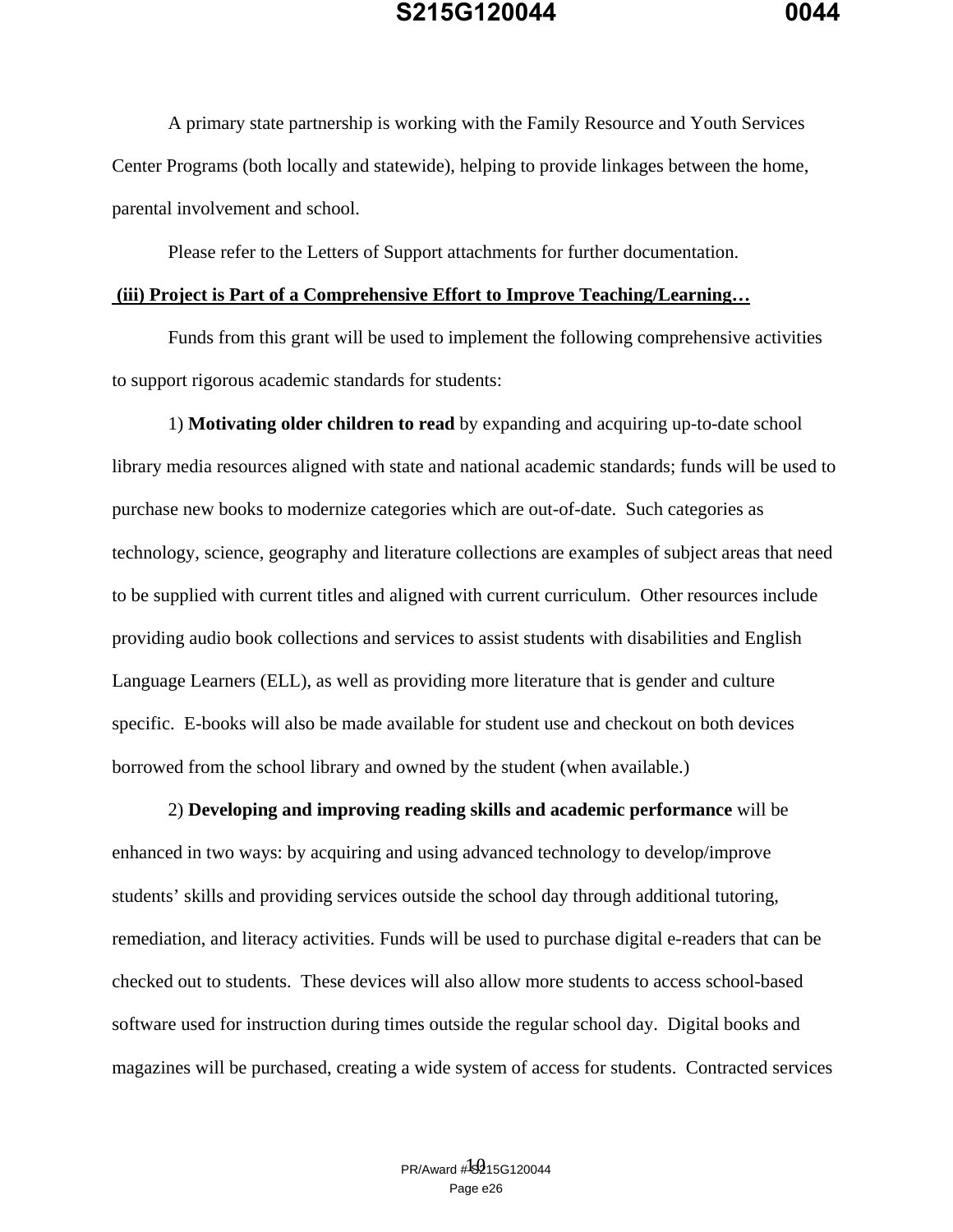such as the Destiny system through Follett Software allow the school libraries to catalog titles at each site and will provide students with access to information and resources at school, home and any place with internet access. Students and families may use the program to request titles from other school sites for inter-library loan from schools they do not attend. These technology resources will be incorporated into the full curricula of the school (through collaboration with the teachers and administration), providing a comprehensive approach to information retrieval and critical thinking skills. Follet Destiny will also provide a powerful and flexible circulation, cataloging, searching and reporting system for grant evaluation. This system makes school libraries a more vital resource for students, teachers and parents, allowing resource sharing of books and media.

 The *Destiny* system provides a unique channel for parents to be actively involved in their children's education. In a case study of Cumberland County Schools in North Carolina, library circulation increased by 30% with parental involvement. Students are able to access the school library from home and search for books, while parents can monitor their own child's reading choices, and see how many books the child has checkout of the library over a certain period of time.

 3) Another unique aspect of this proposal **promoting early literacy** is that it incorporates a partnership with a local technology assistance program, helping to provide computers and technology for those families that do not have access at home. The Corbin Family Resource Center is the collaborating agency with this project which, along with the local technology group, will help to ensure that all families have equitable access to learning and literacy programs. In addition, the school libraries will have expanded hours of operation after school and during the summer months to implement literacy initiatives for the entire family.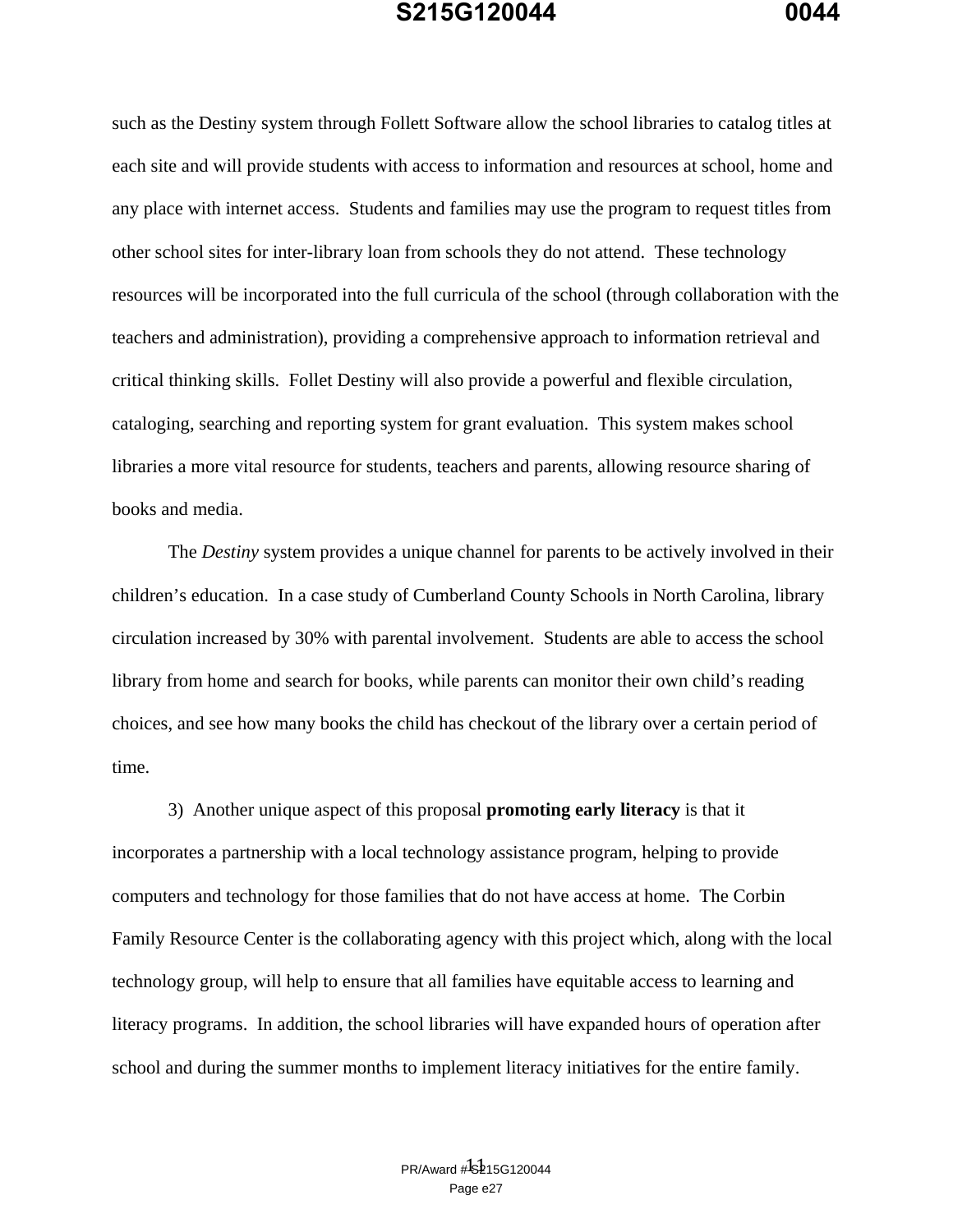### 4) **Student achievement and improving literacy skills** will also be enhanced by

providing students with access to school libraries during non-school hours, including the hours before and after school, during weekends, and during summer vacation periods. This component of the project will be implemented with the following schedules:

| <b>Timeframe</b>         | <b>Activity</b>                              |
|--------------------------|----------------------------------------------|
| 7:30 a.m. to $8:00$ a.m. | Reading Programs/Literacy-Parent and Child   |
|                          | Time                                         |
| 2:45 p.m. to 3:00 p.m.   | <b>Attendance/Transition Time/USDA Snack</b> |
|                          | Time                                         |
| 3:00 p.m. to 4:00 p.m.   | Literacy Tutoring/Individualized             |
|                          | <b>Instruction/Homework Help</b>             |
| 4:00 p.m. to $5:30$ p.m. | Enrichment Classes—Book Clubs, Literacy      |
|                          | Fairs, Technology-Literacy Classes           |

### **Expanded Library Time (Regular School Term) – Monday - Friday**

### **School Library Schedule (Summer Period for 6 weeks)**

| <b>Timeframe</b>          | <b>Activity</b>                               |
|---------------------------|-----------------------------------------------|
| 9:00 a.m. to $11:00$ a.m. | Literacy Tutoring and Enrichment              |
|                           | Camps/Parent and Child Reading Time           |
| $11:00$ a.m. to Noon      | Lunch (provided by (provided by USDA          |
|                           | summer feeding program)                       |
| Noon to $3:00$ p.m.       | <b>Literacy Tutoring and Enrichment Camps</b> |
|                           | Continue/Parent and Child Reading Time        |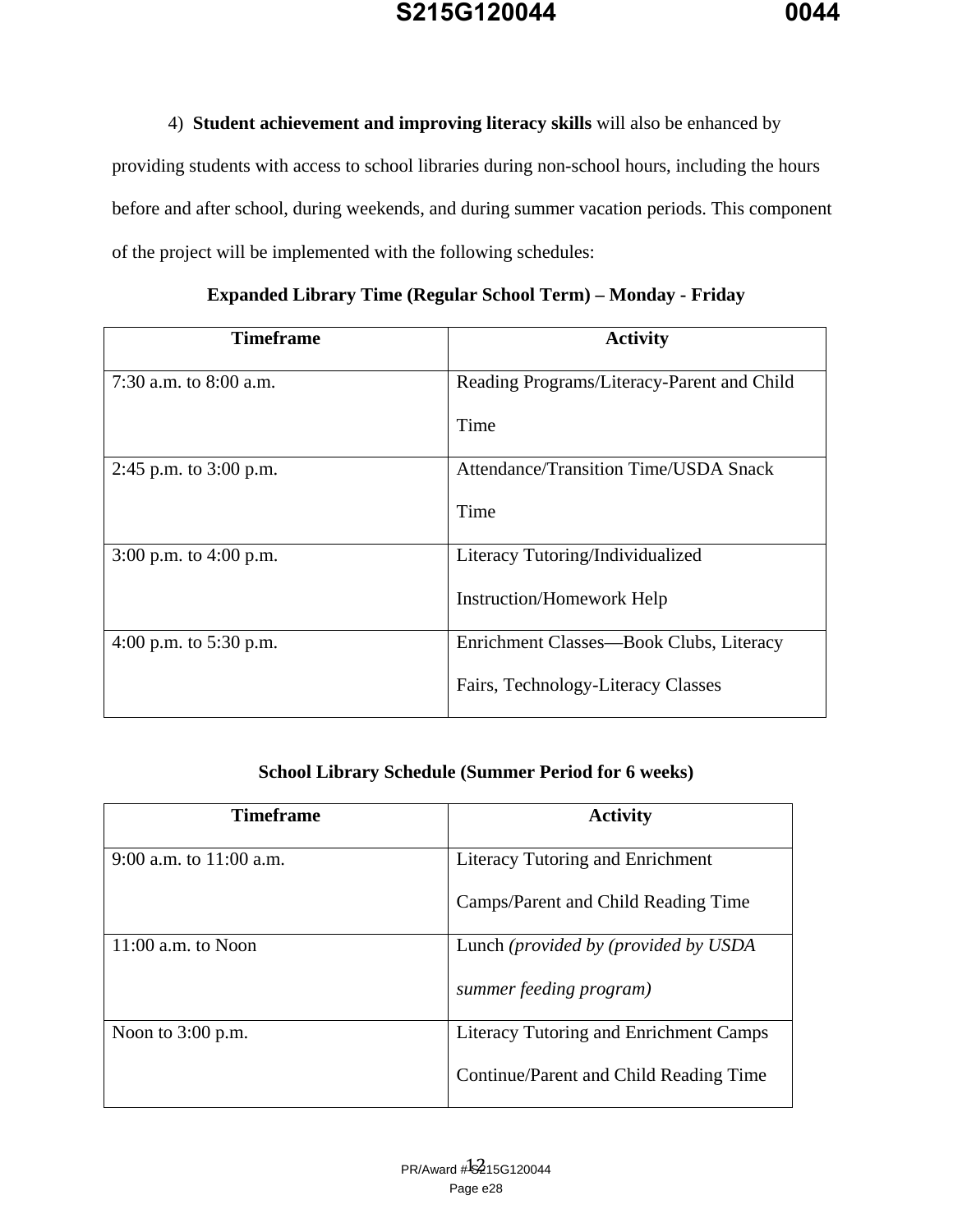| Timeframe                 | Activity                                      |
|---------------------------|-----------------------------------------------|
| 9:00 a.m. to $11:00$ a.m. | Literacy Tutoring and Enrichment              |
|                           | Camps/Parent and Child Reading Time           |
| $11:00$ a.m. to Noon      | Lunch ( <i>provided by in-kind support</i> )  |
| Noon to $3:00$ p.m.       | <b>Literacy Tutoring and Enrichment Camps</b> |
|                           | Continue/Parent and Child Reading Time        |

#### **Super Saturday Library Schedule (Monthly)**

 As previously noted, the literacy programs that will be offered in these times will be based on a high –interest, interdisciplinary model, and will be scientifically research or evidencebased. The components will target core subject areas and skill building in the area of literacy. Enrichment programs will be provided through research-based curricula, emphasizing hands-on and social activities such as reader's theater.

 5) A unique and valued element of these school library initiatives will include a comprehensive family-centered literacy module, providing quality, research-based reading activities for students and their families. Besides **increasing parental involvement**, the targeted school library sites will serve as intergenerational hubs to promote and advance literacy skills. As noted in the needs section, this region of Kentucky has an immense population of parents who dropped out of high school. This has a direct impact on the literacy levels among their children and creates a deficit model from generation to generation.

 With the comprehensive family literacy and early literacy model, reading and advanced learning services will be coordinated in collaboration with the Corbin Family Resource Center, helping to provide literacy activities that will promote reading with use of the library on a regular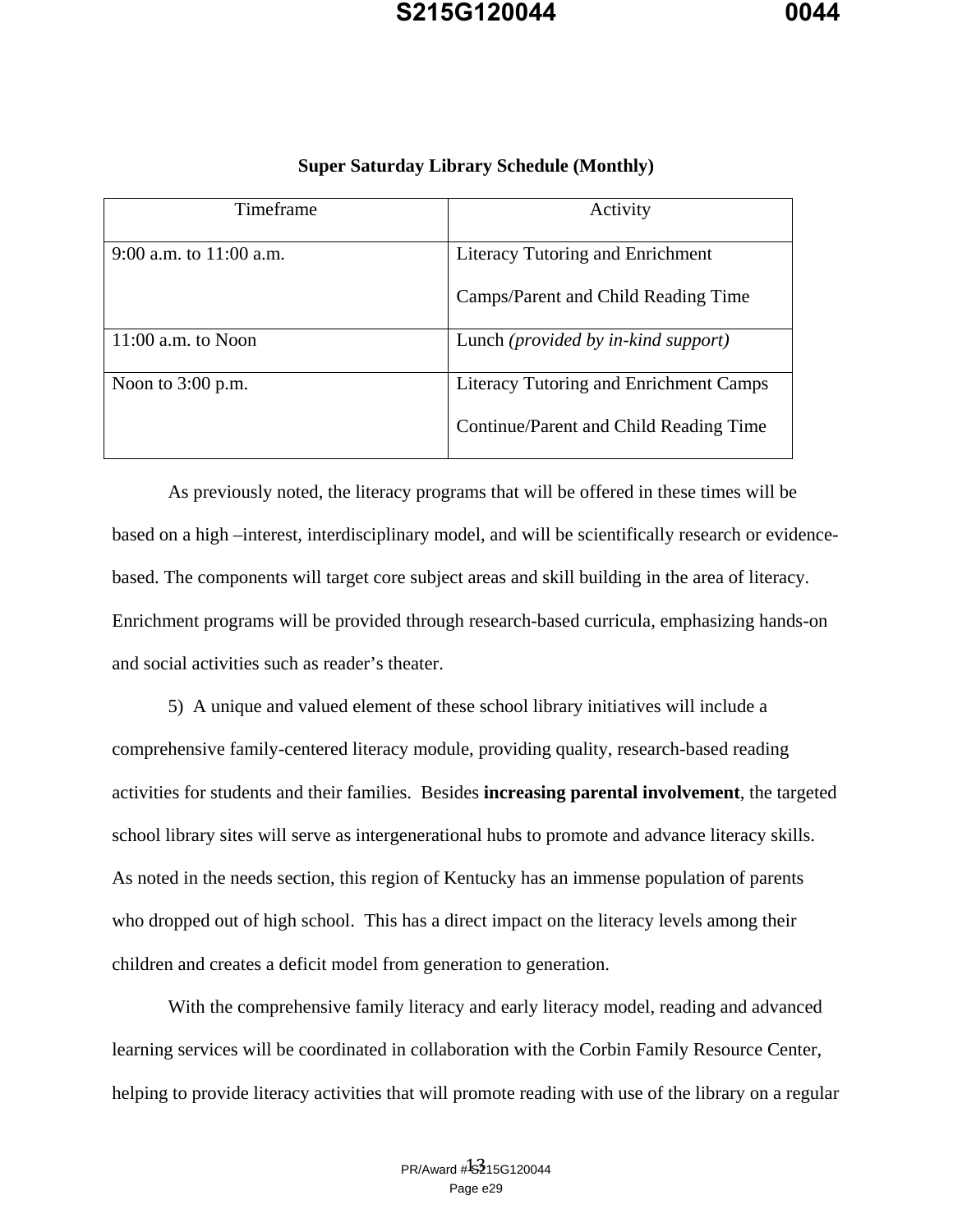basis. The use of scientifically-based research drives the curricula that will be used in the school libraries, including the nationally recognized America Reads program. These programs utilize a demonstrated reading approach combined with planning, implementation (including regular and frequent sessions) and ongoing evaluation of reading instruction. Researchers having contributed to these efforts include N.A. Madden and R.E. Slavin (*Effective Programs for Students At Risk, 1989*).

 The research design for the operation of the school libraries with Corbin is based upon national standards to ensure that students are information literate, and that the school libraries provide up-to-date resources to facilitate learning in collaboration with classroom instruction. Additionally, please refer to the supporting research previously referenced in the *Significance*  portion of the narrative.

Guiding principles of the school libraries include:

### **Element 1: Teaching and Learning**

- The library serves as an essential, integrated part of the school's instruction.
- The library actively engages in collaborative teaching and planning processes.
- The library integrates and utilizes technology to enhance teaching and learning.

### **Element 2: Information Access and Delivery**

- The library provides access to information and ideas to support the curriculum.
- The library structures the program to provide flexible access to resources.
- The library promotes and encourages ethical use of information by staff and students.

### **Element 3: Program Administration**

 The library is staffed with a professional educator to allow full participation in standardsbased learning practices.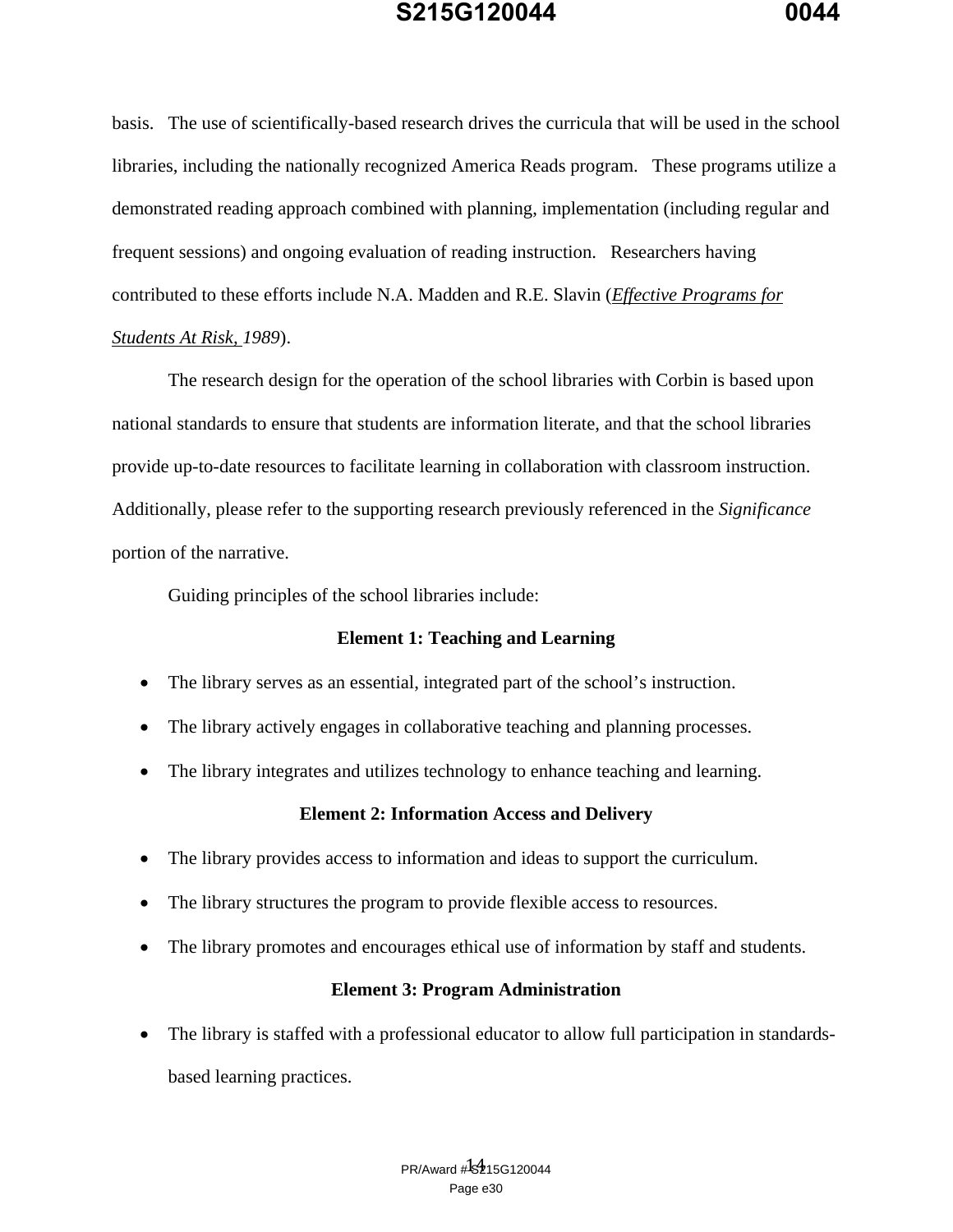The library staff demonstrates strong instructional leadership through active collaboration.

 All programs and services provided through this program will consist of scientifically research-based activities, meeting the principles of effectiveness and GPRA measures. The principles of effectiveness will be met by providing programs based upon surveys and needs assessment data conducted with students, parents, school staff and community members. Performance measures will be established with all services to ensure that each activity provides a productive and worthwhile experience to demonstrate academic progress among the participants.

The family-centered instructional practices emphasizing early literacy for Birth  $-3<sup>rd</sup>$ grade that will be implemented with this project are based on scientifically and evidence-based research for all components of instructions. Please note the following:

| Name of program          | <b>Component and Significance</b>                        |  |
|--------------------------|----------------------------------------------------------|--|
| Parents As Teachers      | Parent Skills—Nationally recognized for teaching parents |  |
|                          | developmental skills of their children.                  |  |
| Breakthrough To Literacy | Early Childhood—20 years of research in implementing     |  |
|                          | reading readiness with preschoolers.                     |  |
| America Reads            | Parent/Child—Nationally recognized strategies with       |  |
|                          | parent/child interaction.                                |  |

The literacy activities and practices for children in the classroom and the home include a component from the research-based *Breakthrough to Literacy* program, providing take-home books and activities performed with the parents and reinforced at the center in the form of a "backpack" program that includes **book distribution** with packets that are sent home via student backpacks. *Breakthrough to Literacy* is a comprehensive program that provides in-school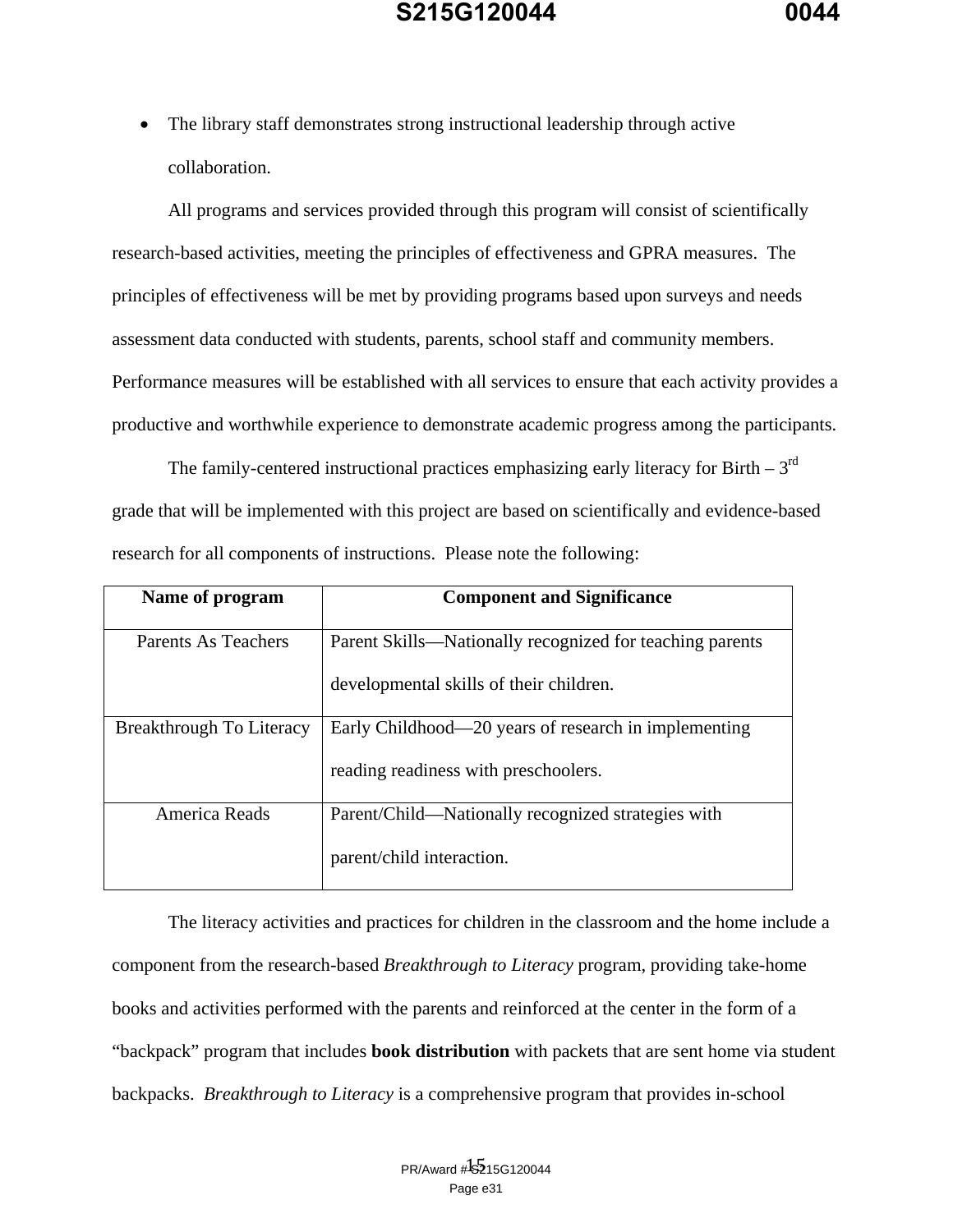instructional methods with home activities. Other practices that include language and literacy experiences for parents and children include the *America Reads* format, whereby parents or other tutors and students do paired reading with vocabulary emphasis and positive rewarding through culminating literacy activities.

 The *Breakthrough to Literacy* program was developed over twenty years ago by Dr. Carolyn Brown and Dr. Jerry Zimmerman at the University of Iowa as a method to help a nonreading student make the link between oral language and print. Drs. Brown and Zimmerman recognized that reading development depends on oral language and vocabulary, phonemic awareness, awareness of print, word recognition and phonics skills. Their program provides the pre-reading skills needed to internalize the structure of language while exploring relationships between print and oral language. It is based in part on research that cites the importance of letter identification, and word recognition as supported by Catts et al. (2001).

*Breakthrough to Literacy* also uses computer technology to help individualize instruction based on each child's abilities. Each child begins with picture and sound cues, working through the program until eventually weaned to reading text alone. The program is balanced, providing shared reading and writing, individualized computer instruction, listening, small group guided reading and writing. There is also an essential home connection and cross-curricular activities.

 The direct services of the CLIP initiative include the four main components of immersive and parental involvement literacy (parent literacy education, age-appropriate education for children, parent training and parent and child interactive literacy activities).

#### **(iv) The extent of performance feedback and continuous improvement…**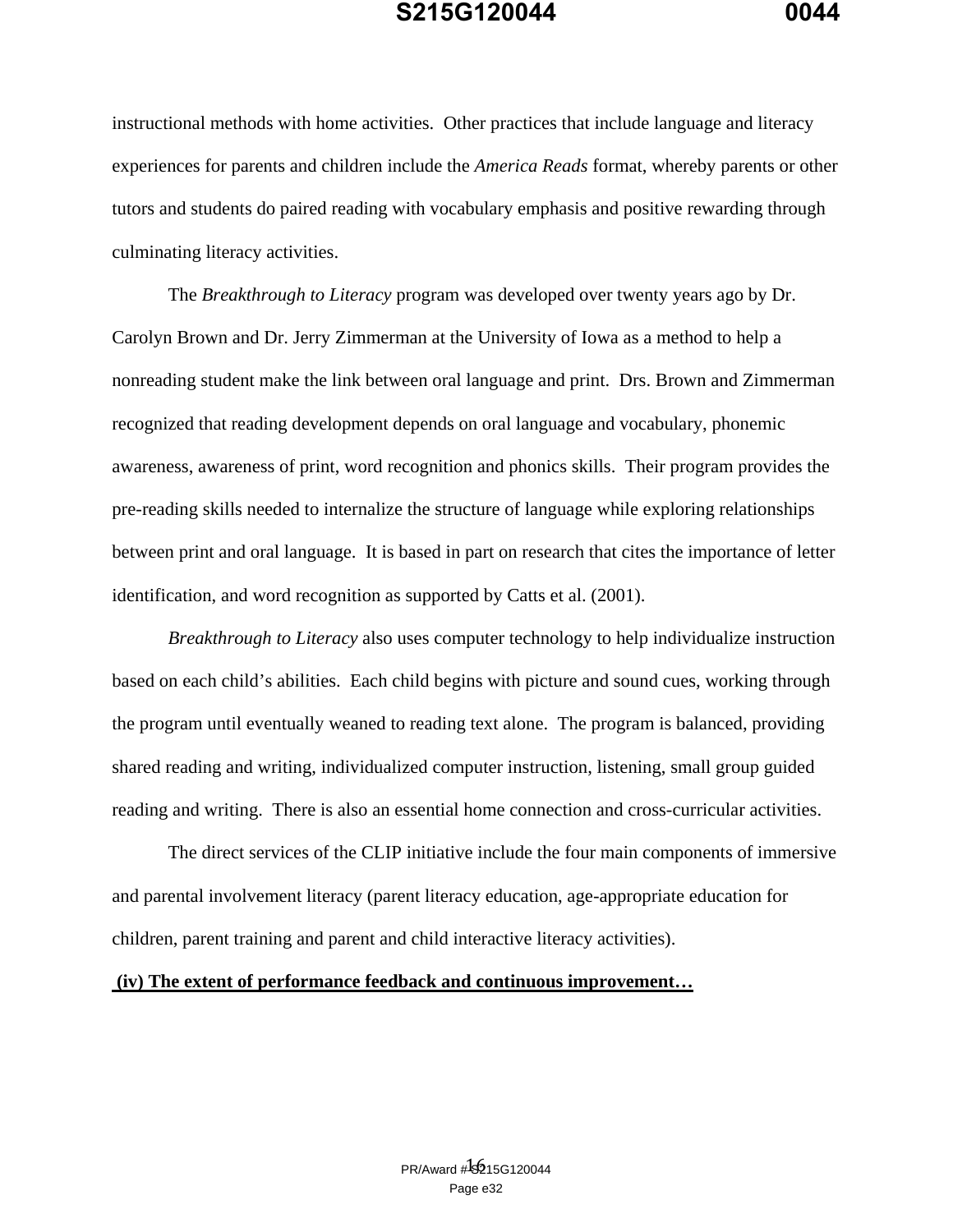This proposal utilizes a variety of data, both formal and informal, to monitor and document the program impact. Please refer to the following table regarding the primary data collection instruments:

| <b>Instrument</b>         | <b>Description</b>                    | <b>Implementation Schedule</b> |
|---------------------------|---------------------------------------|--------------------------------|
| MAP (Measures of          | Nationally normed instrument,         | Given at the beginning, mid    |
| Academic                  | measuring core content reading,       | and end of the school year or  |
| Progress)                 | math, language arts and science       | summer program (or upon        |
|                           |                                       | entry the program)             |
| Observation               | Developed by the external             | Biannual site visits conducted |
| Protocol (Site            | evaluator to collect formative level  | by the external evaluator      |
| Visit)                    | data                                  |                                |
|                           | Developed by the external             | All surveys will be            |
| <b>Teacher and Parent</b> | evaluator to collect formative and    | administered by program        |
| <b>Surveys</b>            | summative data related to             | staff near the end of each     |
|                           | performance measures                  | school year                    |
| CATS (State and           | Given annually, this data             | CATS (State and national       |
| national                  | instrument will provide               | accountability testing)        |
| accountability            | standardized test results to compare  |                                |
| testing)                  | with other school districts state and |                                |
|                           | nationwide.                           |                                |
| Teacher Rating of         | This norm-referenced instrument       | Given fall and spring to       |
| Oral Language and         | assesses oral language                | measure oral language          |

### **Primary Data Collection Instruments**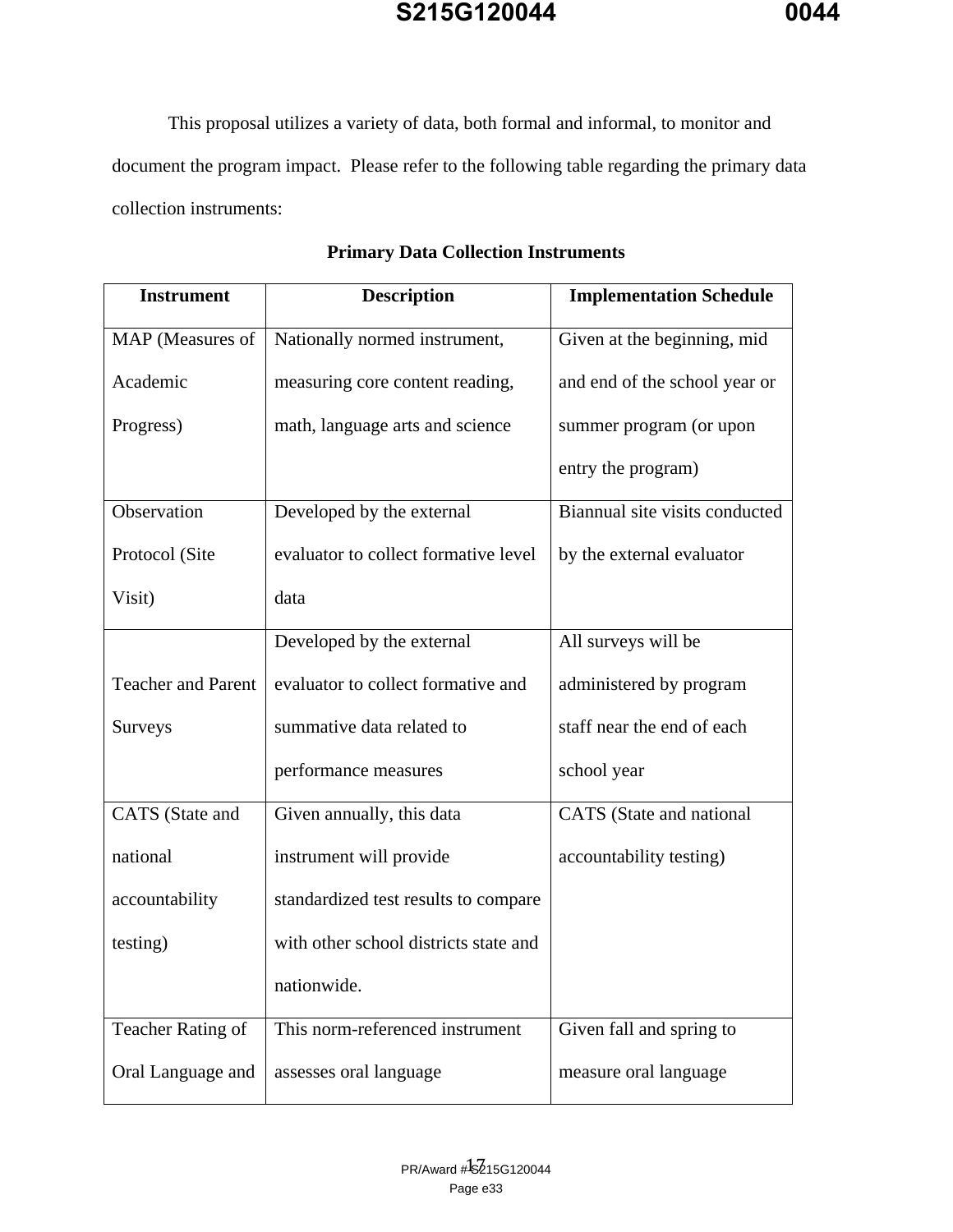| Literacy (TROLL) $\vert$ development in preschool students. $\vert$ growth |  |  |
|----------------------------------------------------------------------------|--|--|
|                                                                            |  |  |

 The MAP (Measures of Academic Progress) diagnostic instrument is a computerized system developed through the Northwest Evaluation Association (NWEA). Each test developed by uses the RIT (Rasch Unit) scale to measure **student achievement** and student growth. The RIT score relates directly to the curriculum scale in each subject area. The NWEA completed a normed study of student achievement status and growth in 2002. The initial study included over 1.05 million students from 323 school districts in 24 states. Additional research has been fostered in over 2,400 school districts across the United States. The stability and validity over time, using the RIT scale, has benefited more accurate diagnostics of student performance because it aligns student achievement levels with item difficulties on the same scale (noted by Carl Hauser, researcher).

 Observational data and teacher/student/parent surveys will be utilized as well, providing individual data for use by staff. Teacher and student surveys are also conducted and collected, permitting staff and the evaluators to make informed decisions about program services and activities.

#### **(c) Quality of the Project Services**

#### **(i) The quality and sufficiency of strategies for ensuring equal access/treatment…**

 As mentioned, this project will collaborate with existing agencies in reaching out to serve participants. In recognizing those participants who may have disabilities or limited English proficiency, this literacy initiative will collaborate with resource partners to ensure equitable access. One major program collaborator with this proposed project is Title I, which provides assistance in all areas of curriculum design. There is also the ELL (English Language Learners) program which is coordinated through each school system in the state.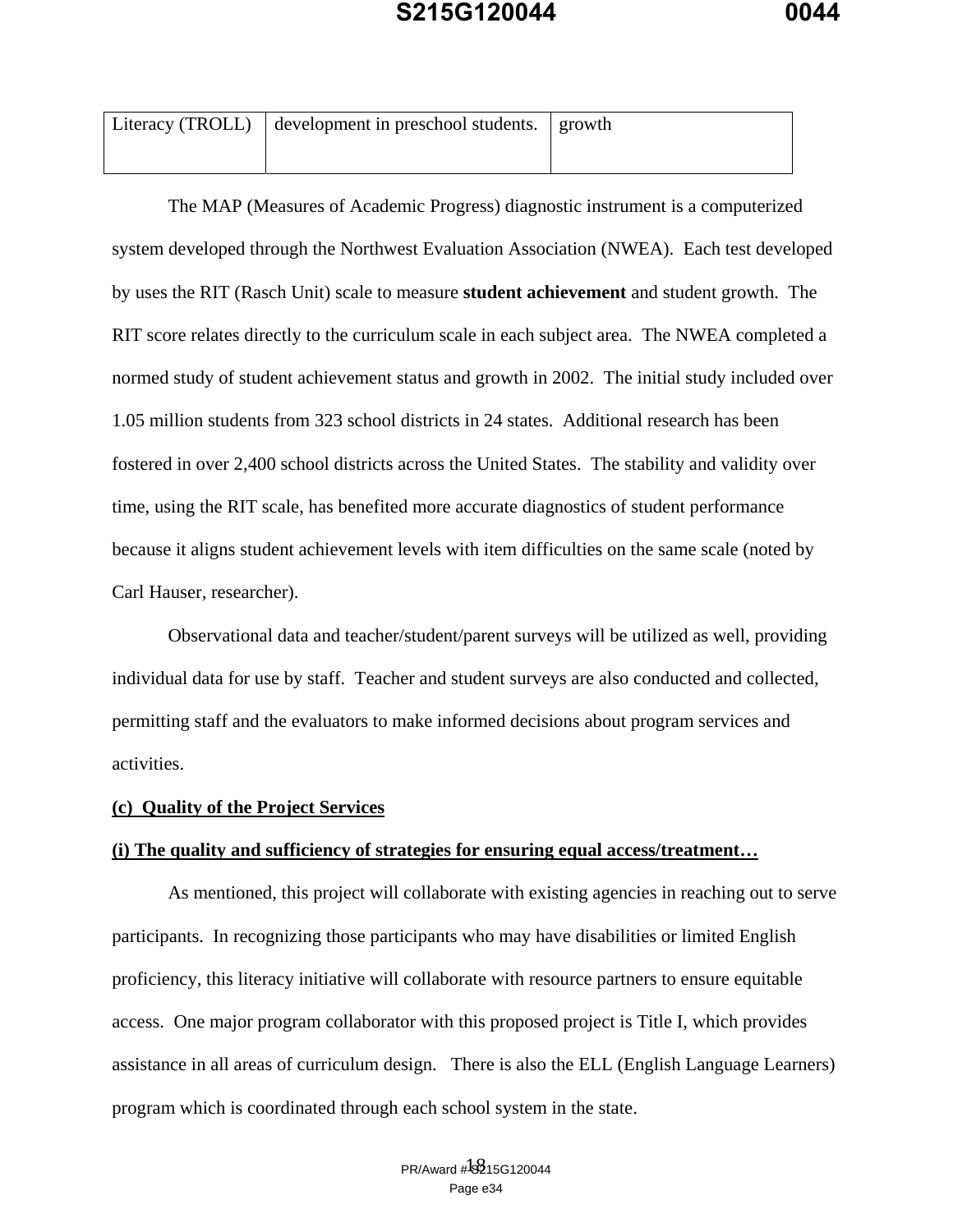In addition, the special education programs within the local school district will provide assistance and support with aiding participants through an individual education program or referrals to agencies that may include Comprehensive Care or the Department for Vocational Rehabilitation.

 Steps to ensure equitable access to and equitable participation in the program currently include the following procedures:

- *1. To actively recruit participants regardless of gender, race, color, national origin, disabilities and age.*
- *2. To ensure that center-based programs are in compliance with the Americans with Disabilities Act.*
- *3. To have staff who are sensitive to the diverse needs of its participants and who can provide support.*
- *4. To maintain accurate records of those served, ensuring a demographic balance of serving those in need.*
- *5. To promote equity on each publication and announcement concerning program initiatives.*

 Promotion of the program and recruitment of families will enhance and promote equal access for the targeted community through media contacts that include radio, television, print (newspaper), cinema and internet. These services provide free public service announcement time, and will impact the area immediately with the announcement of these services. All interagency service providers will have informational forms to refer families most in need to connect them with the project director.

#### **(ii) The extent which the services are appropriate to the needs of intended recipients.**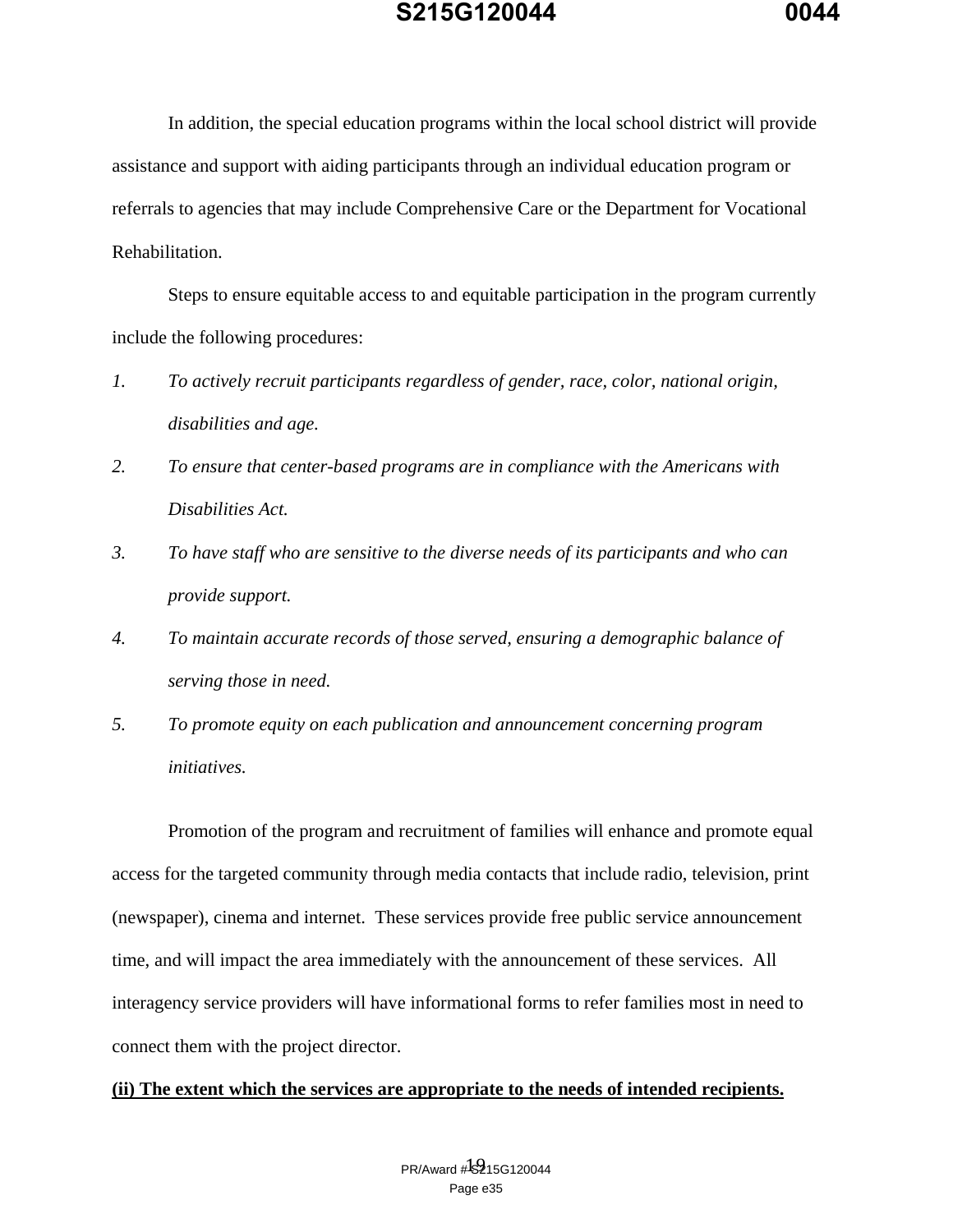The overwhelming numbers presented in this proposal support that this area is vastly underserved for the literacy services that are currently needed as demonstrated by the data in the *Signficance* section of the grant beginning on page 2 of the narrative. Of especial importance is the data relating to literacy rates among parents and the reading performance of their children on standardized assessments below the  $50<sup>th</sup>$  percentile. Additionally, 88% of students in the Corbin Independent School system are latchkey students whose parents work during afterschool hours, The combination of these two statistics demonstrates that there is a need for research-based, structured literacy programs outside the school day. Through the aforementioned and comprehensive scientifically/evidence-based literacy initiatives, this project will provide age appropriate and effective services for the intended recipients.

#### **(iii) The extent of professional development services to lead to improved practices…**

 Providing professional development for school library media specialists and teachers is designed to improve literacy in grades K-3. This will also enhance the collaboration between school library media specialists, teachers and administrators, especially for the purpose of **increasing the effectiveness of teachers and school library personnel** in using technology to improve instruction. This shall consist of job-embedded professional development to increase performance with the implementation of technology tools. The professional development schedule includes:

| <b>TRAINING</b>               | <b>PROVIDER</b>               | <b>TIMELINE</b> |
|-------------------------------|-------------------------------|-----------------|
| <b>TOPIC/EVENT</b>            |                               |                 |
| General Orientation/Strategic | School Library Media          | Monthly         |
| Plan                          | Specialists/Coordinator/Staff |                 |

**PROFESSIONAL DEVELOPMENT MATRIX**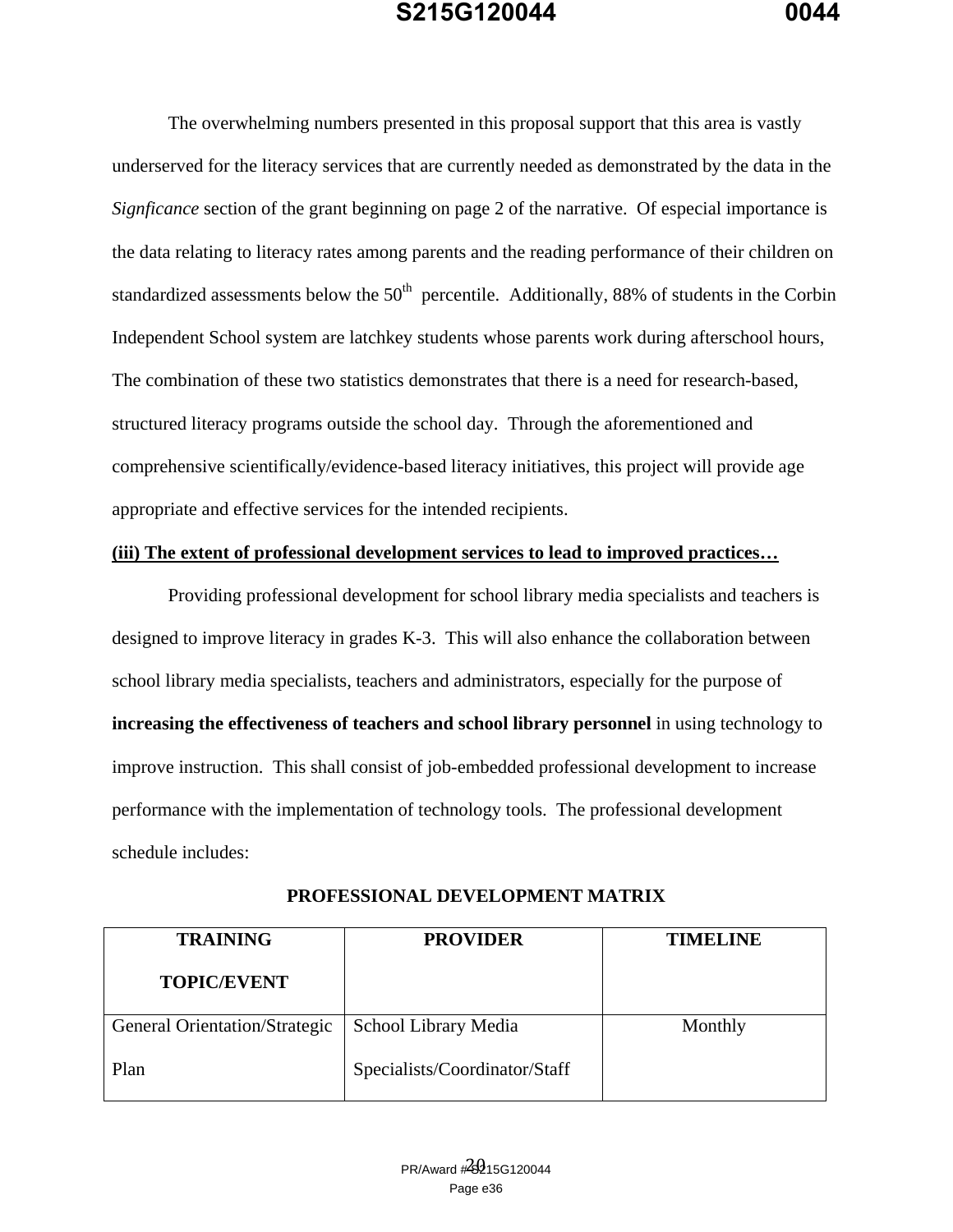| <b>Upper Cumberland Education</b> | School Library Media                | Fall         |
|-----------------------------------|-------------------------------------|--------------|
| <b>Association for School</b>     | Specialists                         |              |
| Library Media Specialists         |                                     |              |
| <b>State Conference</b>           | Kentucky Division-American          | Fall-October |
|                                   | Library Association                 |              |
| Kentucky Teacher Leader           | Kentucky Department of              | April        |
| Conference                        | Education                           |              |
| <b>National Conference</b>        | <b>American Library Association</b> | June/July    |
| <b>American Library</b>           | <b>American Library Association</b> | Weekly       |
| Association e-Academy             |                                     |              |
| Courses                           |                                     |              |
| <b>Upper Cumberland Education</b> | School Library Media                | March        |
| <b>Association for School</b>     | Specialists                         |              |
| Library Media Specialists         |                                     |              |

In addition, there will be weekly strategic and curriculum alignment meetings between the director, school library media specialists, teachers and administrators. Besides reviewing program goals, objectives and progress, staff will be working on a **digital curriculum alignment document** to **enhance instruction with literacy resources and the use of technology** from the school libraries with classroom content.

#### **(d) Adequacy of Resources**

 The project budget is conservative but also provides adequate support. Funds will be used to: supply materials and technology resources for the school libraries and students/families served; pay for a part-time coordinator to oversee fiscal responsibility, program activities, and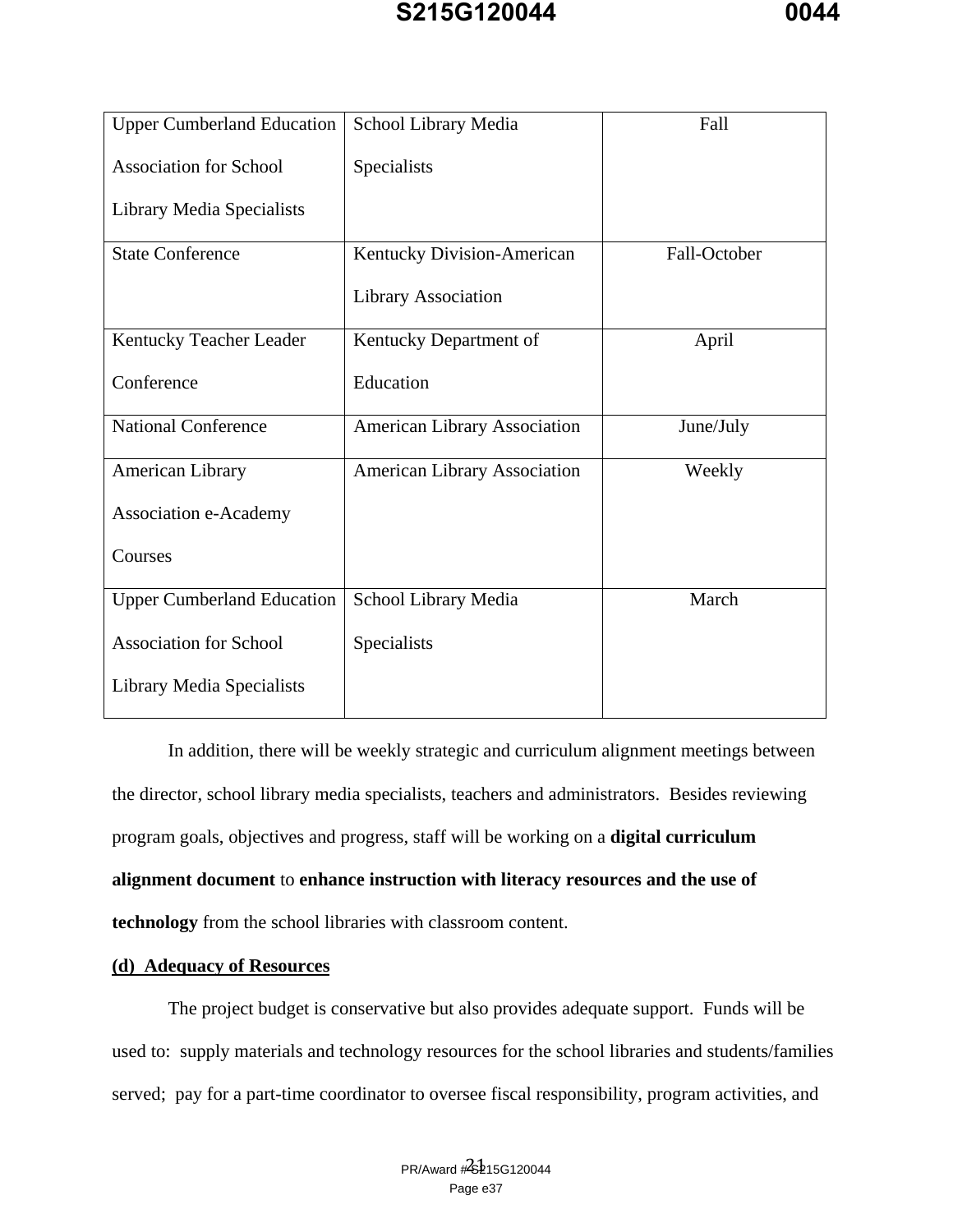professional development for the school librarians; and to **students and families with children ages Birth – 12 grade** with expanded library service hours. The costs for this project provide for essential operations of implementation, allowing much needed resources and coordination to implement activities to achieve project goals, objectives and meet GPRA measures.

Please refer to the budget narrative enclosed with this application.

### **(e) Quality of the Management Plan**

| <b>Timeline</b> | <b>Activity</b>        | <b>Responsible Staff</b> | <b>Outcome</b>                 |
|-----------------|------------------------|--------------------------|--------------------------------|
| September       | Notification -         | Program Director         | <b>Community Awareness and</b> |
| 2012            | positions              |                          | quality staff hired            |
|                 | posted/hired/          |                          |                                |
|                 | media notified         |                          |                                |
| September /     | -Orientation           | -Program Director        | -Staff is trained to provide   |
| October         | -Evaluation            | -Evaluator               | quality services               |
| 2012            | -Visit/program         |                          | -Baseline data for GPRA        |
|                 | promotion              |                          | measures is collected          |
| October         | <b>Direct Services</b> | -Project Director        | Quality literacy services are  |
| 2012            | to students and        | School library media     | implemented                    |
| through         | families               | specialists              |                                |
| May 2013        |                        | -Family Resource         |                                |
|                 |                        | Center staff             |                                |
| June 2013       | Summer                 | <b>Staff</b>             | Literacy camps provided        |
|                 | Program                |                          |                                |

The timeline for implementation of the project will be as follows: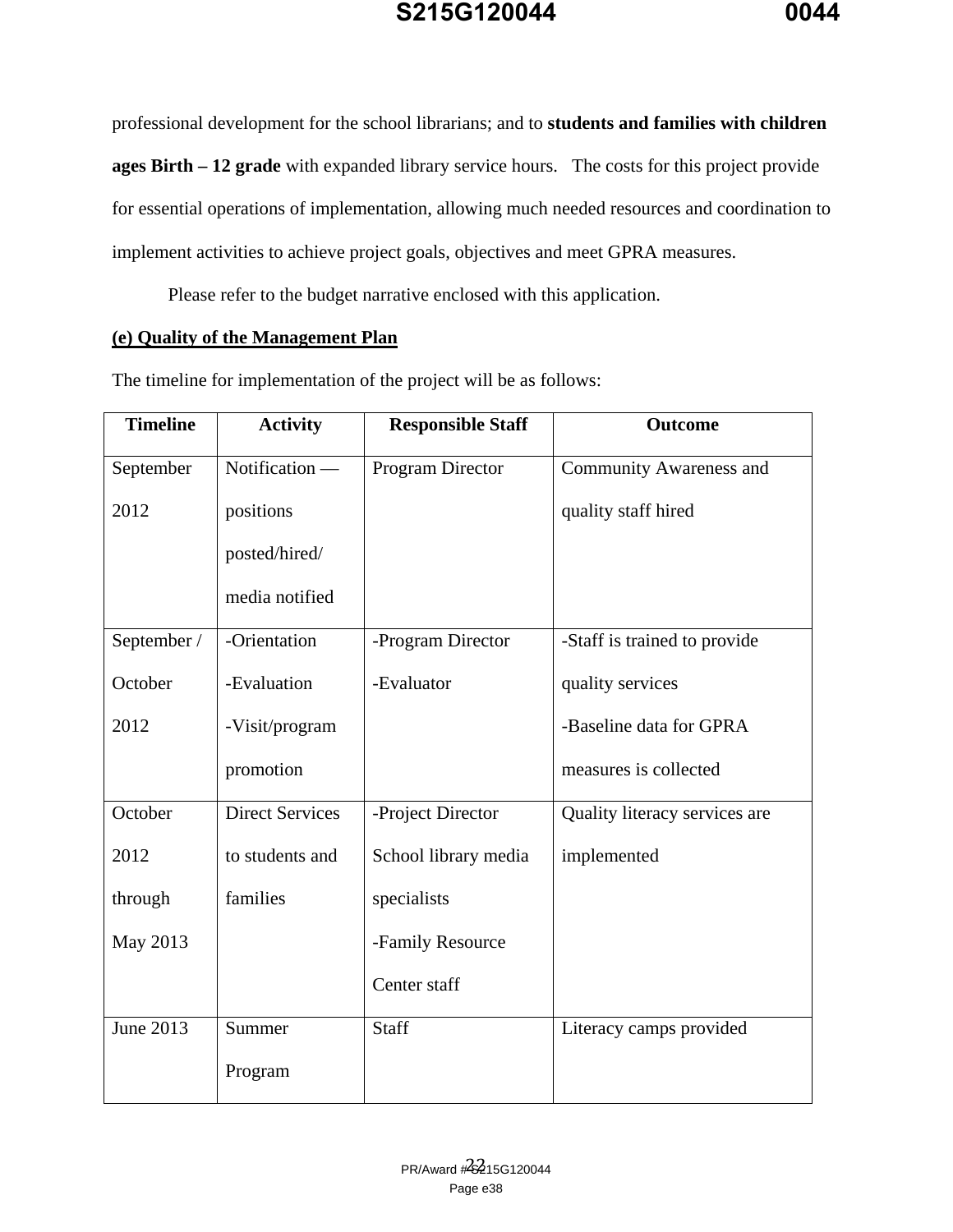| Monthly | Evaluations and | -Program director | Ongoing evaluation/analysis of |
|---------|-----------------|-------------------|--------------------------------|
|         |                 |                   |                                |
|         |                 |                   |                                |
|         | meetings        | -Evaluator        | program data                   |
|         |                 |                   |                                |
|         |                 |                   |                                |
|         |                 | -Staff            |                                |
|         |                 |                   |                                |
|         |                 |                   |                                |
| Annual  | Annual          | Director          | Monitoring of program/results  |
|         |                 |                   |                                |
|         |                 | Evaluator         |                                |
|         | performance     |                   | communicated to partners and   |
|         |                 |                   |                                |
|         | report          |                   | community                      |
|         |                 |                   |                                |
|         |                 |                   |                                |

The project director will be Karen West, a highly qualified teacher that serves as the supervisor of special curriculum projects for the Corbin Independent School District (see attached resume). She will coordinate achievement of the goals, objectives and indicators for this project. Ms. West's responsibilities will include oversight of the professional development with the school library media specialists and teachers/administrators for curriculum alignment with each school library. Also included in the project director's duties will be the development and coordination for the literacy activities and events for the school libraries during non-school hours during summers and on the Super Saturday weekend events.

 The project director will work closely with the school library media specialists, helping to ensure the successful implementation of each project component. The director will also be working with school administrators and collaborating with key stakeholders to establish and maintain the services and activities in a sustainable manner, providing the initiatives for years beyond grant funding.

 An administrative assistant will be employed for one hour daily to maintain records/collect data for GPRA/evaluation to submit to the evaluator and to process financial reports with the Grants Administration and Payments System (GAPS). This will ensure financial accountability for the program.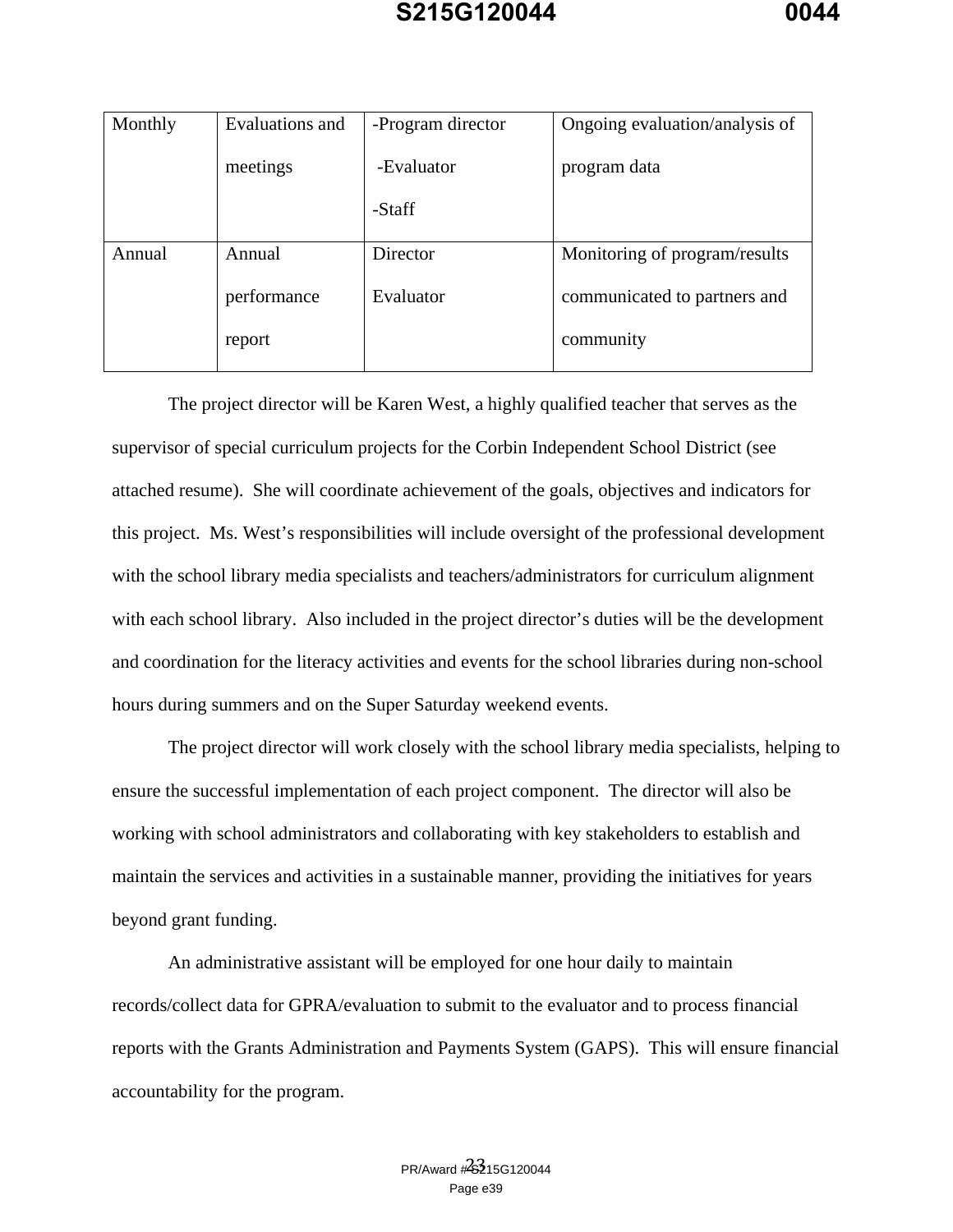The evaluator will be Dr. Susanne Ashby of Maberry Consulting and Evaluation Services, who holds a PhD in curriculum and instruction (resume attached). Maberry Consulting and Evaluation Services has evaluated more than a dozen grants with school libraries and literacy programs throughout the nation. The company has also served as the lead evaluator for more than 120 projects funded by the U.S. Department of Education and U.S. Department of Health and Human Services.

#### **(f) Quality of the Project Evaluation**

The evaluation of the Innovative Approaches to Literacy Program will include data collection strategies intended to provide both formative and summative information. Corbin Independent Schools will contract with Maberry Consulting to monitor and evaluate the CLIP program. The evaluation will include both quantifiable outcome measures and qualitative measures. The specific quantitative measurable outcomes appear above in the discussion of goals, objectives, and outcomes under *Quality of the Project Design.* 

The formative features of the evaluation will be based on the information needs of various program stakeholders, including program director and staff, the U.S. Department of Education, and principals and superintendent of Corbin Independent Schools. Data will be collected through interviews and observations related to the implementation of the program and will be used to inform/modify programming decisions. Summative data collection will focus on the extent to which the program meets the performance measures (including the required GPRA performance measures) related to the program objectives.

The evaluation will contribute information to both program leaders and relevant school personnel (e.g., principals) in a number or ways. First, formative-level feedback will ensure that the program includes effective, research-based strategies that support ongoing developmental